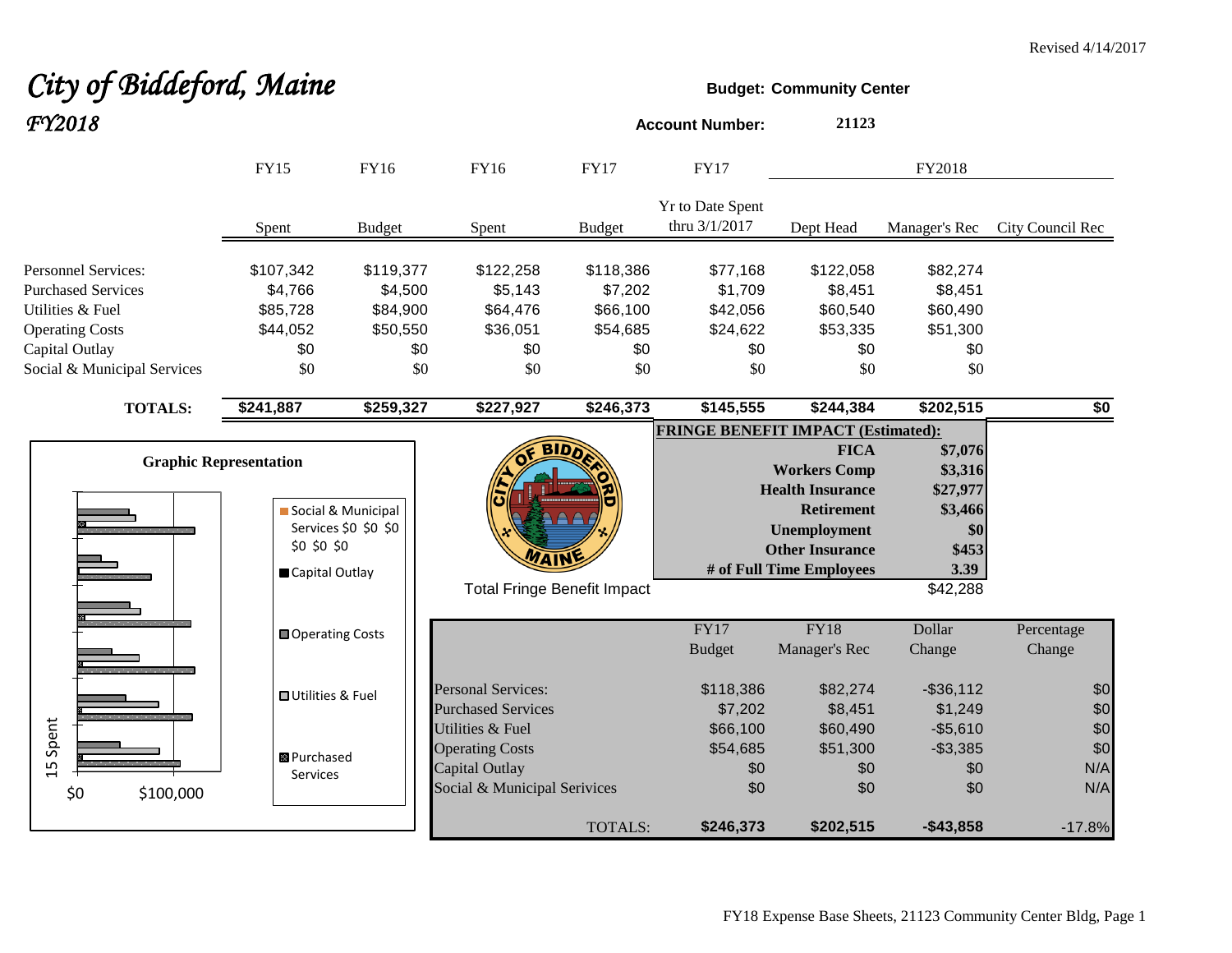### FY2018 Personnel Services

| Account       |                                   | <b>FY15</b> | <b>FY16</b>   | <b>FY16</b> | <b>FY17</b>   | <b>FY17</b>             | FY2018    |           |
|---------------|-----------------------------------|-------------|---------------|-------------|---------------|-------------------------|-----------|-----------|
| Number        | Description                       | Spent       | <b>Budget</b> | Spent       | <b>Budget</b> | <b>Yr to Date Spent</b> | Dept Head | Mgr's Rec |
|               |                                   |             |               |             |               |                         |           |           |
|               | 60102 Mid Mgmt Hrly Employee Wag  | \$49,575    | \$0           | \$32,414    | \$0           | \$21,656                | \$0       | \$0       |
|               | 60105 F-T Employee Wage Exp       | \$0         | \$37,050      | \$0         | \$33,879      | \$656                   | \$34,223  | \$34,774  |
|               | 60106 P-T Employee Wage Exp       | \$39,586    | \$48,910      | \$53,694    | \$45,002      | \$29,842                | \$45,000  | \$45,000  |
|               | 60111 Overtime Wage Expense       | \$206       | \$2,042       | \$60        | \$1,867       | \$1,677                 | \$1,886   | \$1,750   |
|               | 60201 FICA/Medicare-ER Share Exp  | \$5,374     | \$6,732       | \$5,969     | \$6,177       | \$3,693                 | \$7,282   | \$0       |
|               | 60202 MPERS-Employer Share Exp    | \$2,797     | \$3,479       | \$2,894     | \$3,396       | \$2,315                 | \$3,774   | \$0       |
|               | 60203 457 Plan-Employer Share Exp | \$0         | \$0           | \$0         | \$0           | \$0                     | \$0       | \$0       |
|               | 60210 HPHC Ins Employer Share Exp | \$9,440     | \$19,647      | \$26,649    | \$26,313      | \$16,743                | \$27,977  | \$0       |
|               | 60212 S-T Disability ER Share Exp | \$147       | \$217         | \$210       | \$222         | \$96                    | \$252     | \$0       |
|               | 60213 L-T Disability ER Share Exp | \$35        | \$0           | \$131       | \$0           | \$100                   | \$134     | \$0       |
|               | 60216 Delta Dental ER Share       | \$0         | \$0           | \$0         | \$0           | \$0                     | \$0       | \$0       |
|               | 60217 RHSA Plan ER Share          | \$0         | \$0           | \$0         | \$780         | \$390                   | \$780     | \$0       |
|               | 60230 Clothing/Uniforms Expense   | \$0         | \$300         | \$238       | \$450         | \$0                     | \$450     | \$450     |
|               | 60252 Travel/Mileage Expense      | \$180       | \$1,000       | \$0         | \$300         | \$0                     | \$300     | \$300     |
| <b>Totals</b> |                                   | \$107,342   | \$119,377     | \$122,258   | \$118,386     | \$77,168                | \$122,058 | \$82,274  |
|               | <b>FY2018 Purchased Services</b>  |             |               |             |               |                         |           |           |
| Account       |                                   | <b>FY15</b> | FY16          | FY16        | <b>FY17</b>   | <b>FY17</b>             | FY2018    |           |
| Number        | Description                       | Spent       | <b>Budget</b> | Spent       | <b>Budget</b> | <b>Yr to Date Spent</b> | Dept Head | Mgr's Rec |
|               | 60310 Service Contracts Expense   | \$4,766     | \$4,500       | \$5,143     | \$7,202       | \$1,709                 | \$8,451   | \$8,451   |
| Totals        |                                   | \$4,766     | \$4,500       | \$5,143     | \$7,202       | \$1,709                 | \$8,451   | \$8,451   |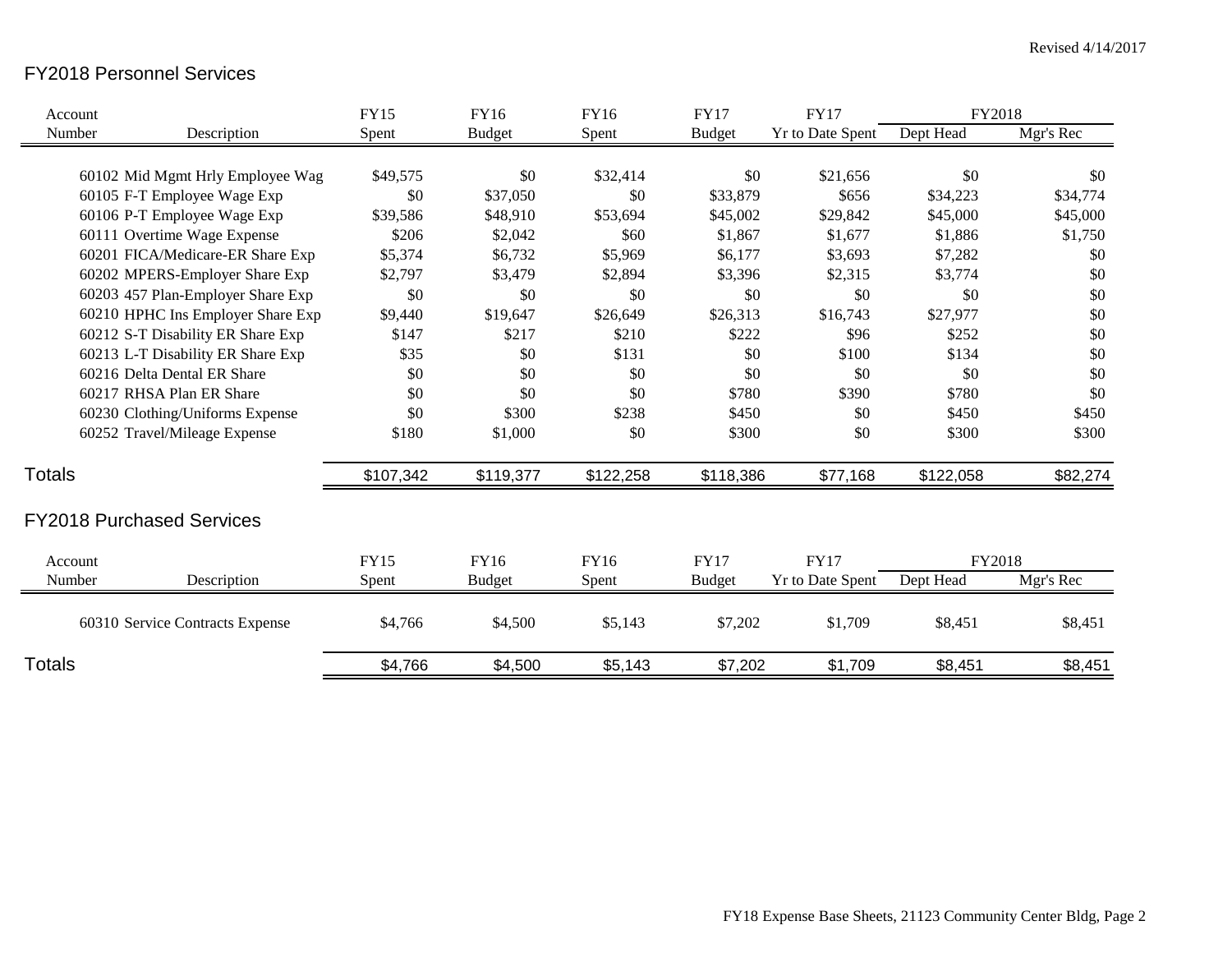## FY2018 Utilities & Fuel

| Account |                                     | FY15     | <b>FY16</b>   | FY16     | <b>FY17</b>   | <b>FY17</b>      | FY2018    |           |
|---------|-------------------------------------|----------|---------------|----------|---------------|------------------|-----------|-----------|
| Number  | Description                         | Spent    | <b>Budget</b> | Spent    | <b>Budget</b> | Yr to Date Spent | Dept Head | Mgr's Rec |
|         |                                     |          |               |          |               |                  |           |           |
|         | 60400 Electricity Expense           | \$15,224 | \$20,000      | \$18,088 | \$17,500      | \$12,413         | \$17,500  | \$17,500  |
|         | 60401 Water Expense                 | \$422    | \$900         | \$590    | \$700         | \$756            | \$840     | \$840     |
|         | 60402 Phone/Celular/Paging Exp      | \$1,226  | \$2,000       | \$1,333  | \$1,300       | \$812            | \$800     | \$750     |
|         | 60404 Sewer User Fee Expense        | \$1,796  | \$2,000       | \$1,699  | \$2,000       | \$1,441          | \$2,000   | \$2,000   |
|         | 60405 Heating Fuel Expense          | \$67,059 | \$60,000      | \$42,765 | \$44,600      | \$26,635         | \$39,400  | \$39,400  |
| Totals  |                                     | \$85,728 | \$84,900      | \$64,476 | \$66,100      | \$42,056         | \$60,540  | \$60,490  |
|         | <b>FY2018 Other Operating Costs</b> |          |               |          |               |                  |           |           |
| Account |                                     | FY15     | FY16          | FY16     | <b>FY17</b>   | <b>FY17</b>      | FY2018    |           |
| Number  | Description                         | Spent    | Budget        | Spent    | <b>Budget</b> | Yr to Date Spent | Dept Head | Mgr's Rec |
|         | 60450 Building Repair/Maint Exp     | \$39,684 | \$45,000      | \$26,627 | \$47,735      | \$19,616         | \$45,735  | \$43,750  |
|         | 60454 Grounds Maint/Improve Exp     | \$927    | \$1,000       | \$695    | \$2,400       | \$732            | \$3,050   | \$3,000   |
|         | 60500 Admin/Office Supp/Eqt Non-Ca  | \$0      | \$50          | \$173    | \$50          | \$146            | \$50      | \$50      |
|         | 60501 Operating Supp/Eqt Non-Cap    | \$466    | \$1,000       | \$4,227  | \$1,000       | \$1,085          | \$1,000   | \$1,000   |
|         | 60509 Cleaning Supplies Expense     | \$2,975  | \$3,500       | \$4,328  | \$3,500       | \$3,043          | \$3,500   | \$3,500   |
| Totals  |                                     | \$44,052 | \$50,550      | \$36,051 | \$54,685      | \$24,622         | \$53,335  | \$51,300  |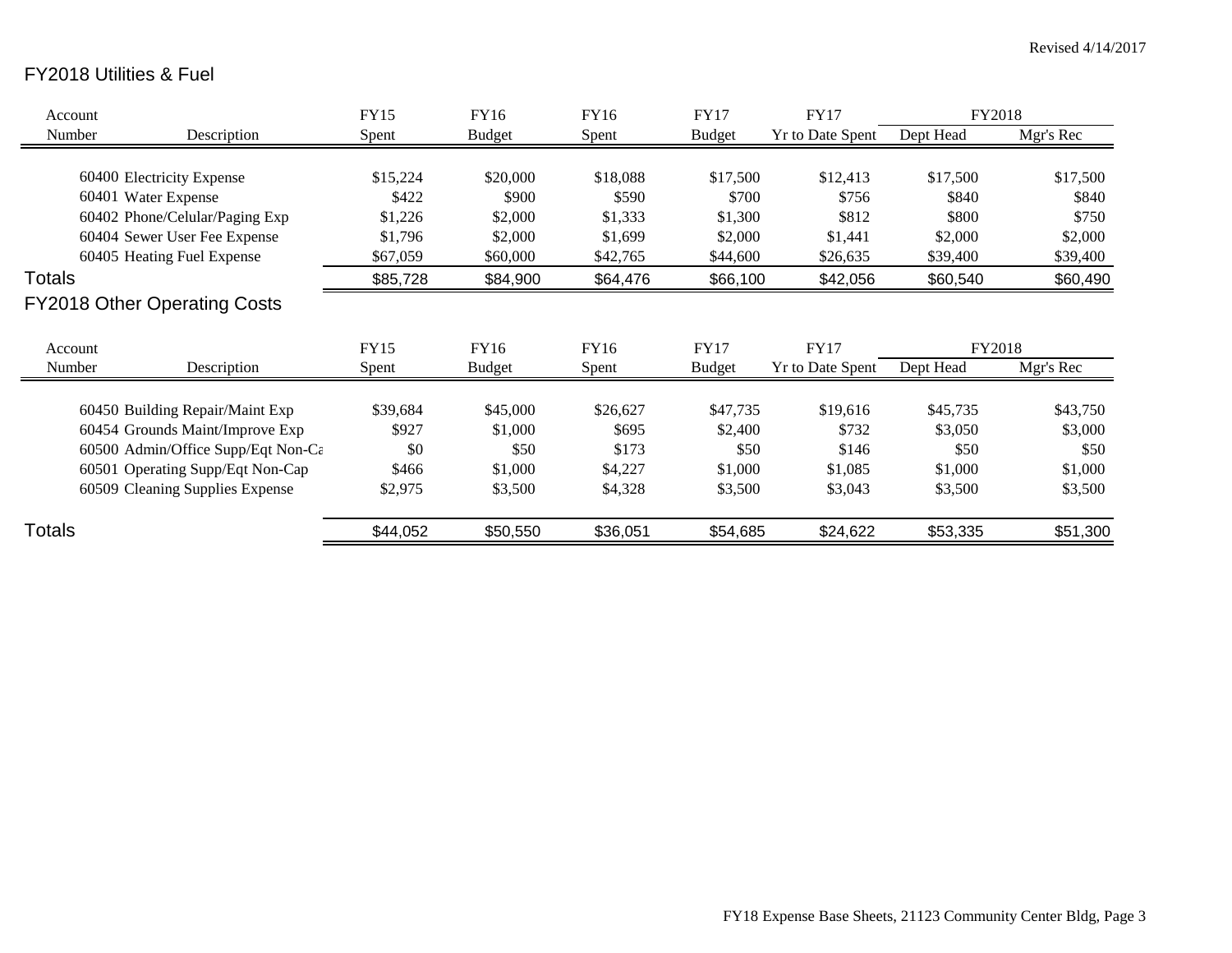#### DEPARTMENT PERSONAL SERVICES BUDGET WORKSHEET Fiscal Year 2018 BUDGET

| DEPARTMENT: | 21123                                                                           | Community Center |
|-------------|---------------------------------------------------------------------------------|------------------|
|             | the contract of the contract of the contract of the contract of the contract of |                  |

|                                      |       |                 | <b>YEAREND</b>    |             |                     |                |                        |
|--------------------------------------|-------|-----------------|-------------------|-------------|---------------------|----------------|------------------------|
|                                      |       |                 | <b>ANNUALIZED</b> |             | <b>CITY MANAGER</b> | <b>COUNCIL</b> |                        |
| CLASSIFICATION                       | RANGE | <b>POSITION</b> | <b>TOTAL</b>      | REQUESTED   | RECOMMEND.          | APPROP.        | <b>NAME</b>            |
|                                      |       |                 |                   |             |                     |                |                        |
| <b>Community Center Manager</b>      |       |                 | 34,092.24         | 37, 261, 77 | 34,774.08           |                | <b>GERARD LAPIERRE</b> |
| Part-time Custodian Community Center |       |                 | 13,832.00         | 14,108.64   | 13,938.60           |                | CYNTHIA ADAMS          |
| Part-time Custodian PD               |       |                 | 14,809.60         | 15,105.79   | 17,386.58           |                | RICHARD BERTHIAUME     |
| Part-time Custodian Community Center |       |                 | 13.650.00         | 13.923.00   | 13.755.20           |                | MICHAEL LECLERC        |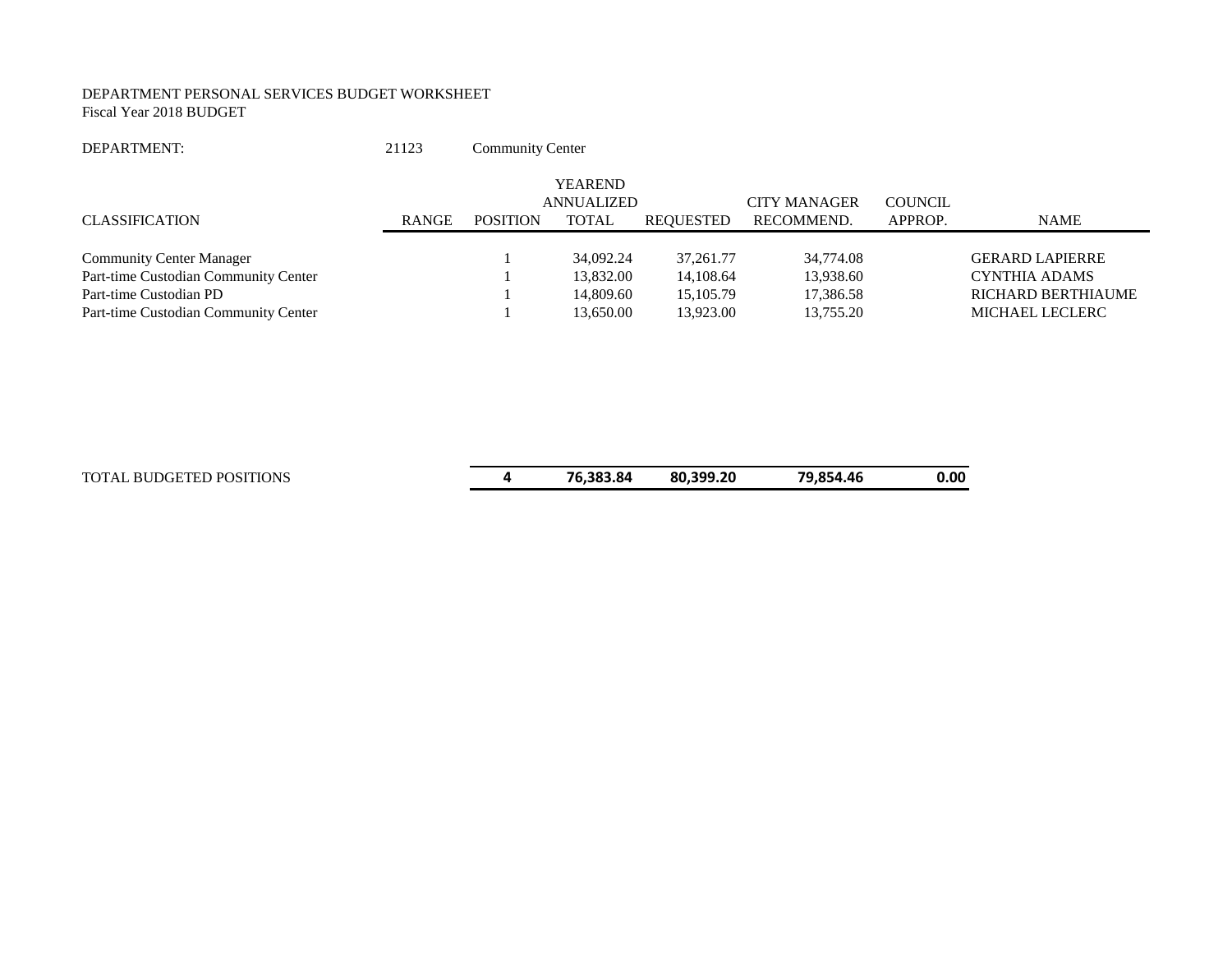

April 14, 2017 **Department:** Community Center

Account Title: Mid Mgmt Hrly Employee Wage Ex

Department Number: 21123 Account Number: 60102

| FY2015      | FY 2016       | FY 2016     | FY 2017       | FY 2017       |
|-------------|---------------|-------------|---------------|---------------|
| Actual      | <b>Budget</b> | Actual      | <b>Budget</b> | Est. Expended |
|             |               |             |               |               |
| \$49,575.03 | \$0.00        | \$32,413.57 | \$0.00        | \$34,223.36   |

| FY-2018       | Department | City Mgr       | Council | Increase   |
|---------------|------------|----------------|---------|------------|
|               | Reguest    | Recommendation | Action  | (Decrease) |
| <b>Budget</b> |            |                |         | \$0.00∣    |

**Support for Budget Request:** Provide justification for the budget request using as much detail as possible to support it. Examples of acceptable support include unit costs, quantity estimates, price quotes, etc. Requests based solely on a percentage increase above the previous budget will not be accepted. Use additional sheets if necessary.

This was the salarty for the roving maintenance worker which was coded in the wrong pay roll account this is now in code 60105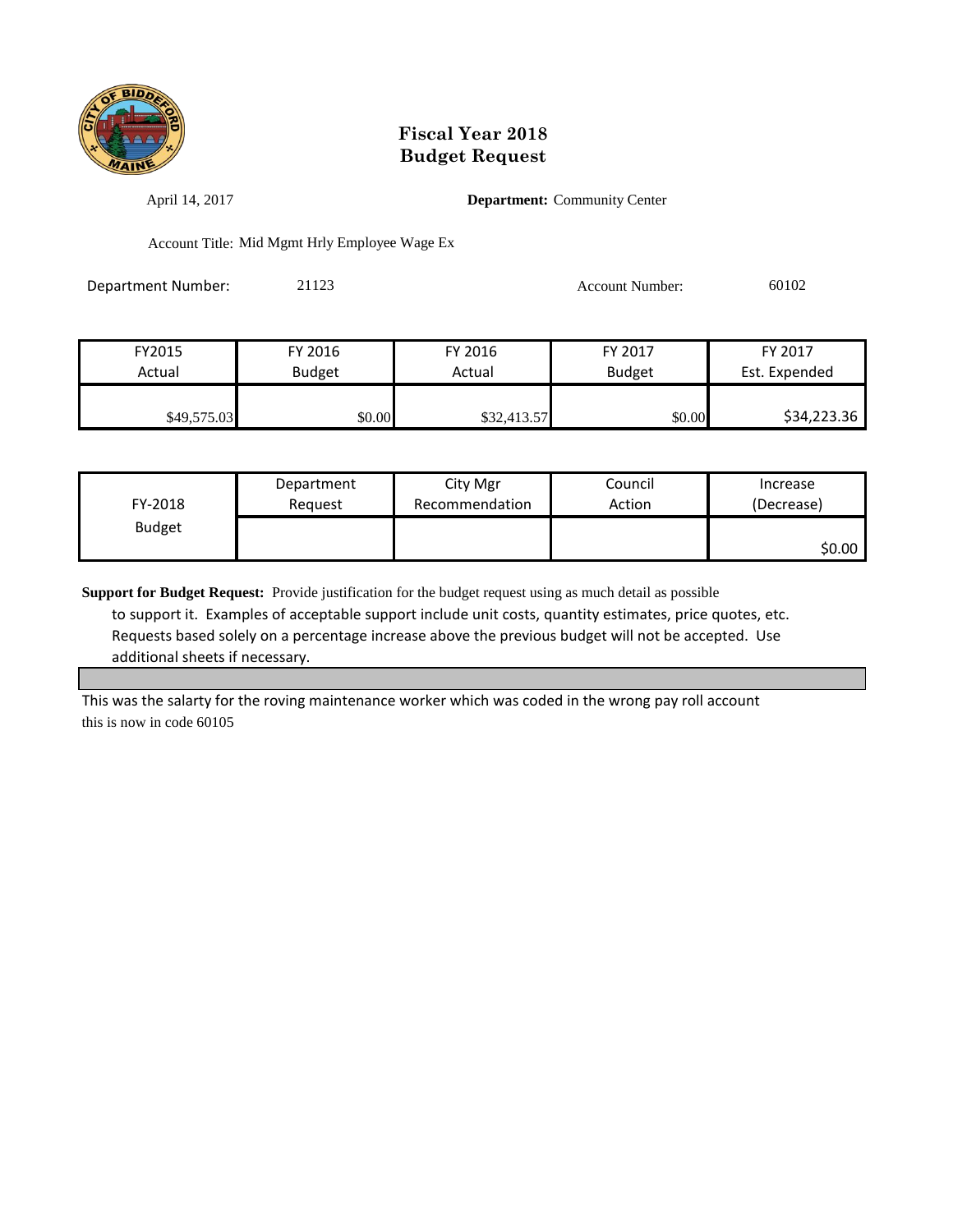

April 14, 2017 **Department:** Community Center

Account Title: P-T Employee Wage Exp

Department Number: 21123 Account Number: 60106

| FY2015      | FY 2016       | FY 2016     | FY 2017       | FY 2017       |
|-------------|---------------|-------------|---------------|---------------|
| Actual      | <b>Budget</b> | Actual      | <b>Budget</b> | Est. Expended |
|             |               |             |               |               |
| \$39,585.68 | \$48,910.00   | \$53,693.95 | \$45,002.00   | \$45,002.00   |

| FY-2018       | Department  | City Mgr       | Council | Increase   |
|---------------|-------------|----------------|---------|------------|
|               | Reauest     | Recommendation | Action  | (Decrease) |
| <b>Budget</b> | \$45,000.00 | \$45,000.00    |         | (\$2.00)   |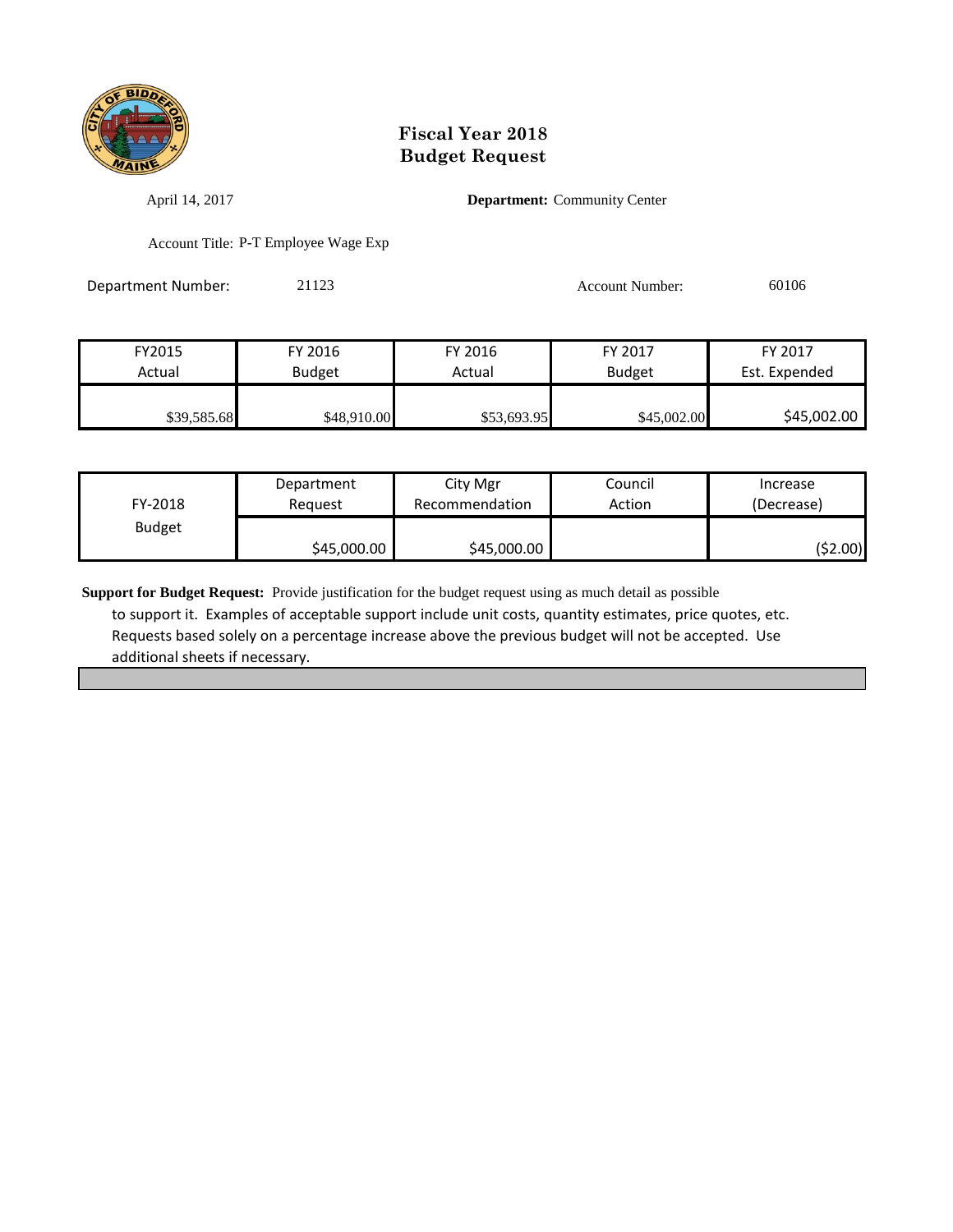

April 14, 2017 **Department:** Community Center

Account Title: F-T Employee Wage Exp

Department Number: 21123 Account Number: 60105

| FY2015 | FY 2016       | FY 2016 | FY 2017       | FY 2017       |
|--------|---------------|---------|---------------|---------------|
| Actual | <b>Budget</b> | Actual  | <b>Budget</b> | Est. Expended |
|        |               |         |               |               |
| \$0.00 | \$37,050.00   | \$0.00  | \$33,879.00   | \$33,879.00   |

| FY-2018       | Department  | City Mgr       | Council | Increase   |
|---------------|-------------|----------------|---------|------------|
|               | Reauest     | Recommendation | Action  | (Decrease) |
| <b>Budget</b> | \$34,223.36 | \$34,774.08    |         | \$895.08   |

**Support for Budget Request:** Provide justification for the budget request using as much detail as possible to support it. Examples of acceptable support include unit costs, quantity estimates, price quotes, etc. Requests based solely on a percentage increase above the previous budget will not be accepted. Use additional sheets if necessary.

Payroll cost for roving maintenance person.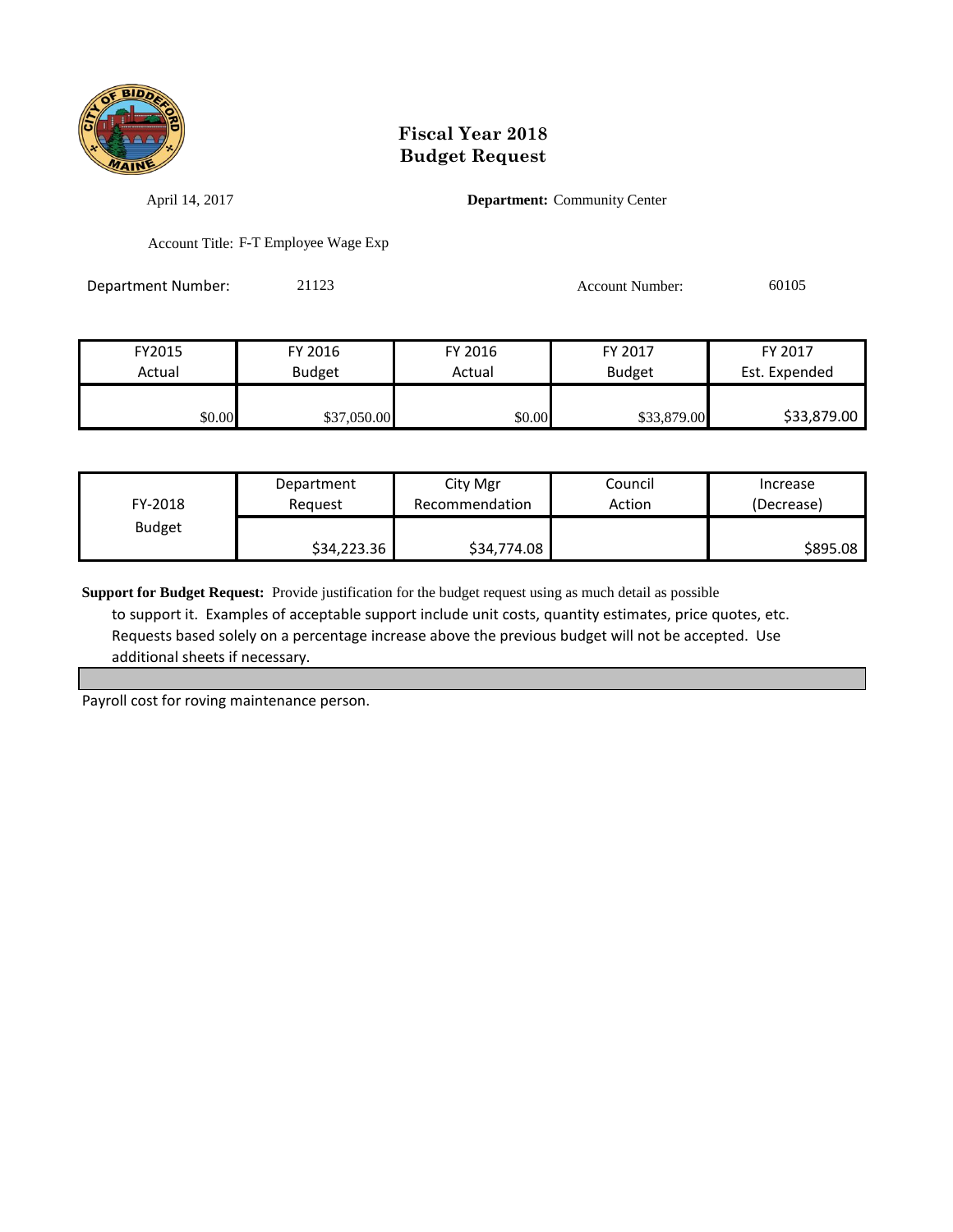

April 14, 2017 **Department:** Community Center

Account Title: Overtime Wage Expense

Department Number: 21123 Account Number: 60111

| FY 2017       | FY 2017       | FY 2016 | FY 2016    | FY2015   |
|---------------|---------------|---------|------------|----------|
| Est. Expended | <b>Budget</b> | Actual  | Budget     | Actual   |
|               |               |         |            |          |
| \$250.00      | \$1,867.00    | \$60.24 | \$2,042.00 | \$206.23 |

| FY-2018       | Department | City Mgr       | Council | Increase   |
|---------------|------------|----------------|---------|------------|
|               | Reauest    | Recommendation | Action  | (Decrease) |
| <b>Budget</b> | \$1,885.71 | \$1,750.00     |         | (\$117.00) |

**Support for Budget Request:** Provide justification for the budget request using as much detail as possible to support it. Examples of acceptable support include unit costs, quantity estimates, price quotes, etc. Requests based solely on a percentage increase above the previous budget will not be accepted. Use additional sheets if necessary.

Over time for event set up and snow removal.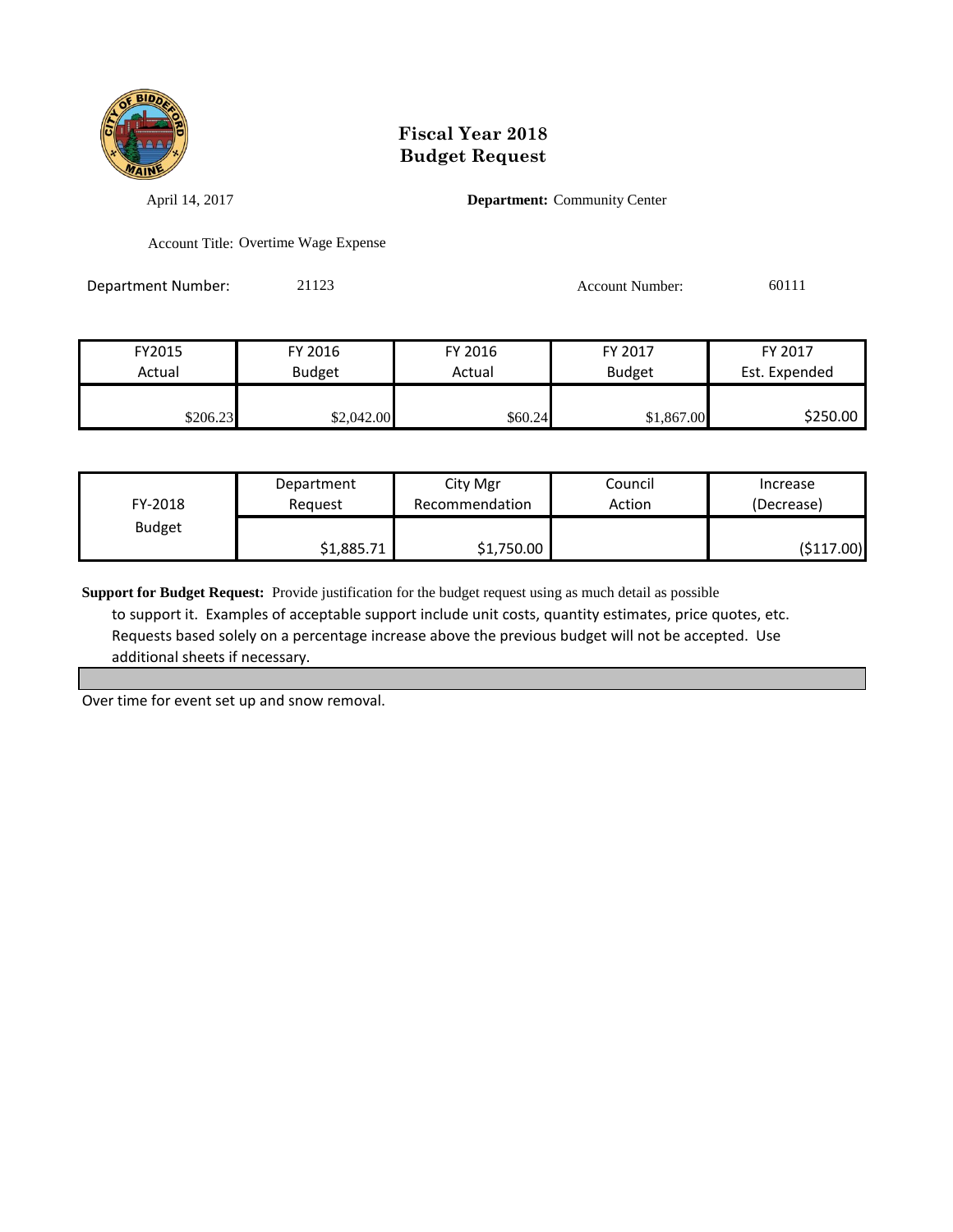

April 14, 2017 **Department:** Community Center

Account Title: FICA/Medicare-ER Share Exp

Department Number: 21123 Account Number: 60201

| FY2015     | FY 2016       | FY 2016    | FY 2017    | FY 2017       |
|------------|---------------|------------|------------|---------------|
| Actual     | <b>Budget</b> | Actual     | Budget     | Est. Expended |
|            |               |            |            |               |
| \$5,374.25 | \$6,732.00    | \$5,968.68 | \$6,177.00 | \$2,300.00    |

| FY-2018       | Department | City Mgr       | Council | Increase   |
|---------------|------------|----------------|---------|------------|
|               | Reguest    | Recommendation | Action  | (Decrease) |
| <b>Budget</b> | \$7,281.62 | \$7,076.00     |         | \$899.00   |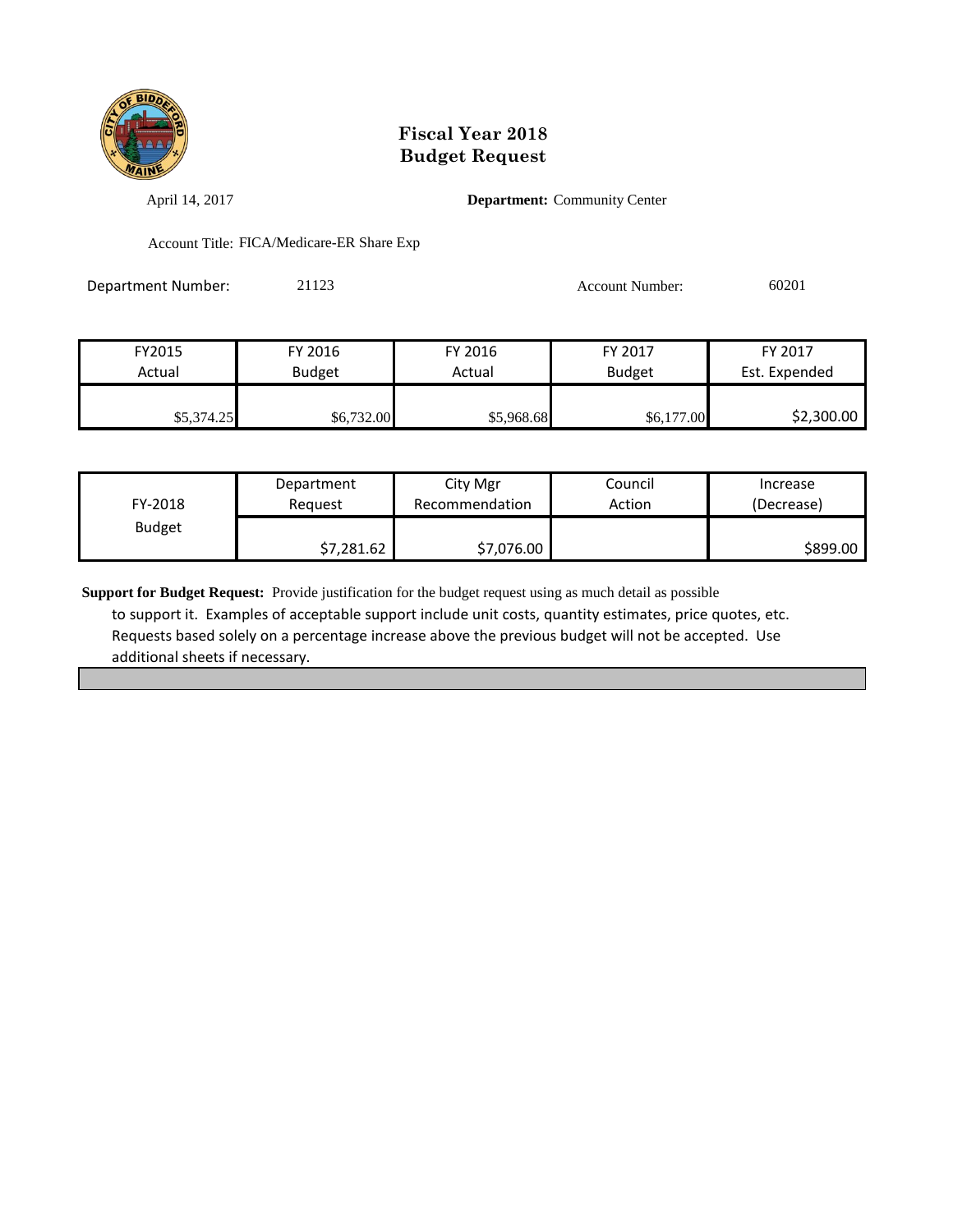

April 14, 2017 **Department:** Community Center

Account Title: MPERS-Employer Share Exp

Department Number: 21123 Account Number: 60202

| FY2015     | FY 2016       | FY 2016    | FY 2017       | FY 2017       |
|------------|---------------|------------|---------------|---------------|
| Actual     | <b>Budget</b> | Actual     | <b>Budget</b> | Est. Expended |
|            |               |            |               |               |
| \$2,797.19 | \$3,479.00    | \$2,893.96 | \$3,396.00    | \$3,396.00    |

| FY-2018       | Department | City Mgr       | Council | Increase   |
|---------------|------------|----------------|---------|------------|
|               | Reauest    | Recommendation | Action  | (Decrease) |
| <b>Budget</b> | \$3,774.23 | \$3,466.00     |         | \$70.00    |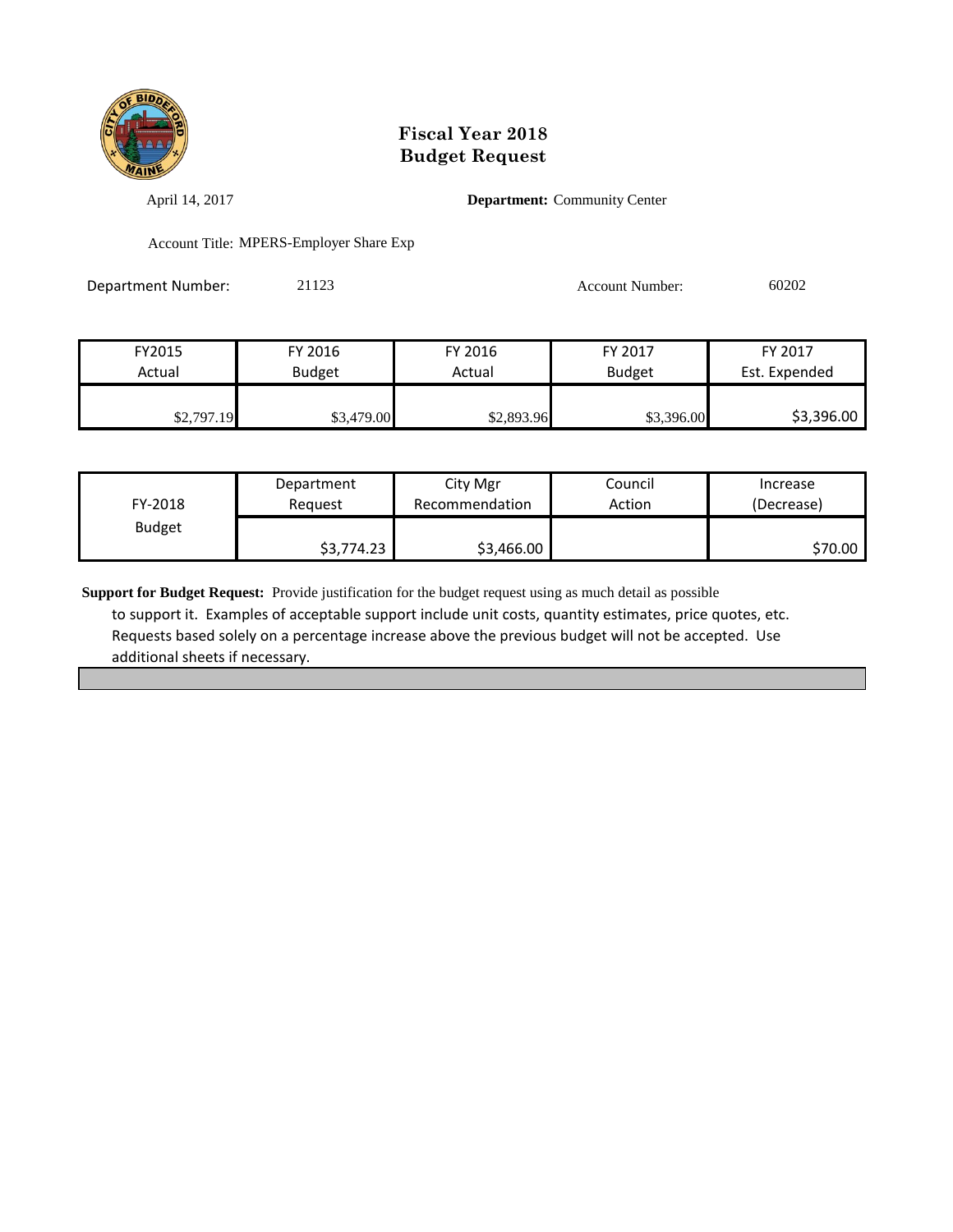

April 14, 2017 **Department:** Community Center

Account Title: 457 Plan-Employer Share Exp

| Department Number: | 21123 | Account Number: | 60203 |
|--------------------|-------|-----------------|-------|
|                    |       |                 |       |

| FY2015 | FY 2016 | FY 2016 | FY 2017       | FY 2017       |
|--------|---------|---------|---------------|---------------|
| Actual | Budget  | Actual  | <b>Budget</b> | Est. Expended |
|        |         |         |               |               |
| \$0.00 | \$0.00  | \$0.00  | \$0.00        | \$0.00        |

| FY-2018       | Department | City Mgr       | Council | Increase   |
|---------------|------------|----------------|---------|------------|
|               | Reauest    | Recommendation | Action  | (Decrease) |
| <b>Budget</b> | ا 50.00    | \$0.00         |         | \$0.00∣    |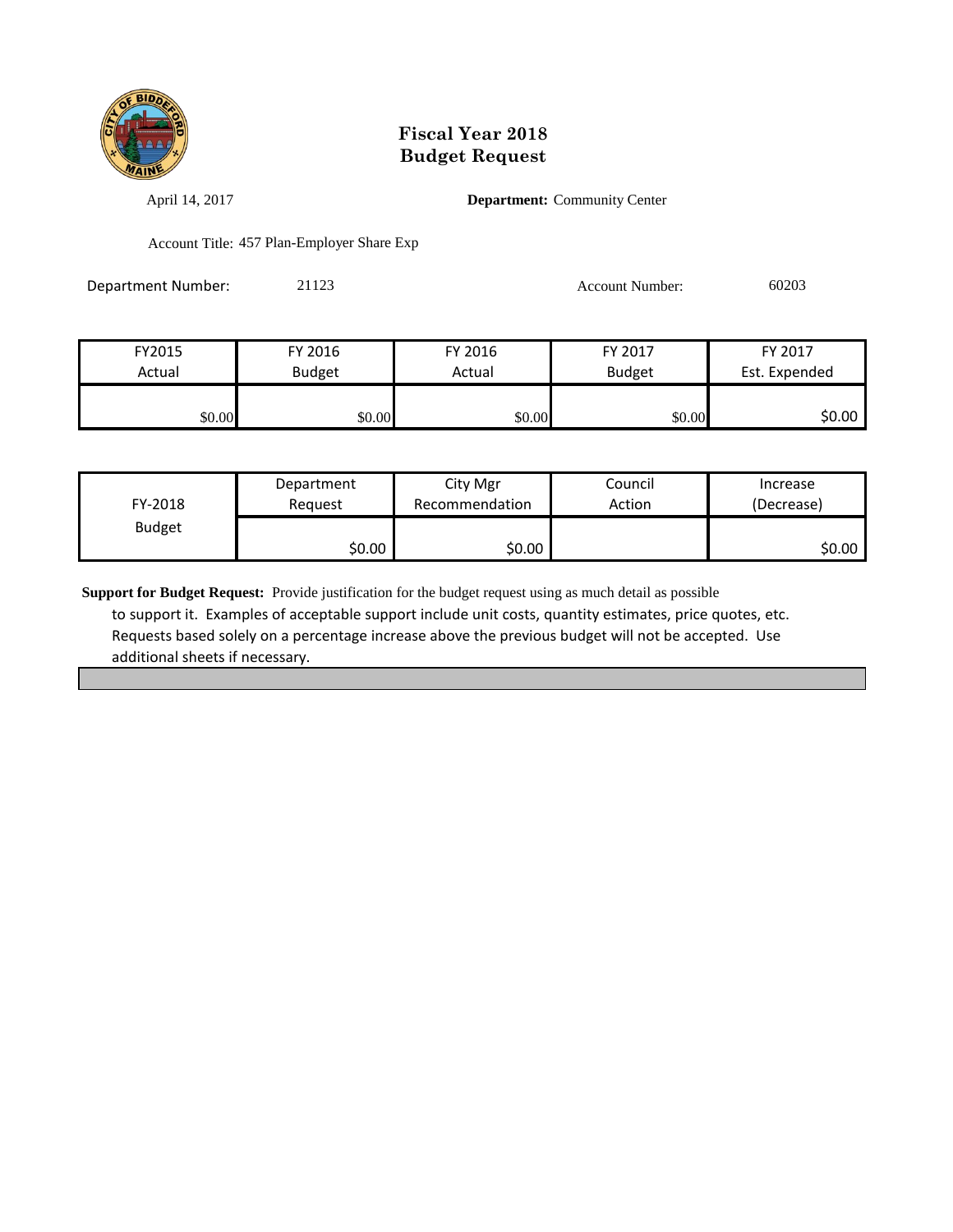

April 14, 2017 **Department:** Community Center

Account Title: HPHC Ins Employer Share Exp

Department Number: 21123 Account Number: 60210

| FY2015     | FY 2016       | FY 2016     | FY 2017       | FY 2017       |
|------------|---------------|-------------|---------------|---------------|
| Actual     | <b>Budget</b> | Actual      | <b>Budget</b> | Est. Expended |
|            |               |             |               |               |
| \$9,440.30 | \$19,647.00   | \$26,648.54 | \$26,313.00   | \$26,313.00   |

| FY-2018       | Department  | City Mgr       | Council | Increase   |
|---------------|-------------|----------------|---------|------------|
|               | Reauest     | Recommendation | Action  | (Decrease) |
| <b>Budget</b> | \$27,977.00 | \$27,977.00    |         | \$1,664.00 |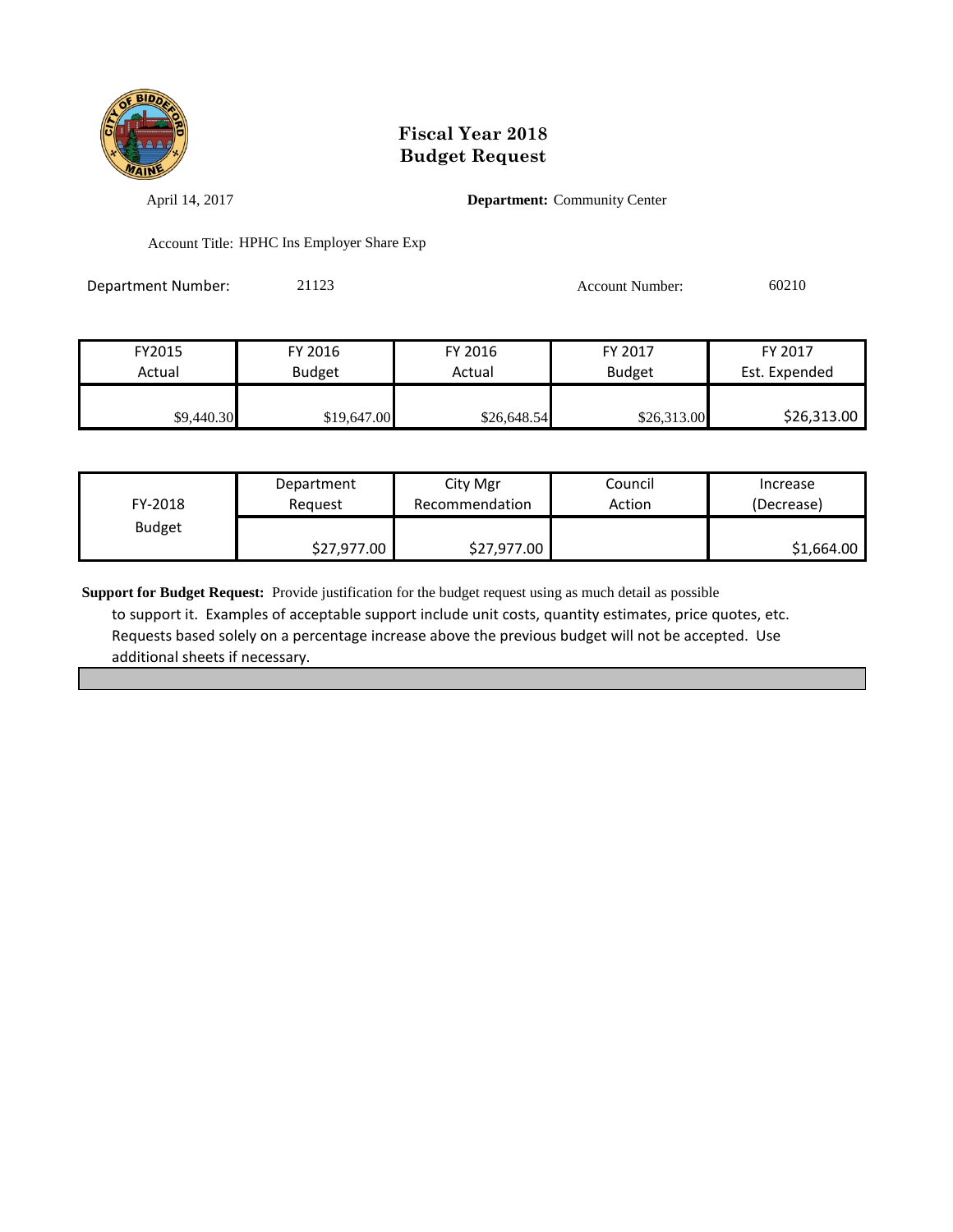

April 14, 2017 **Department:** Community Center

Account Title: S-T Disability ER Share Exp

Department Number: 21123 Account Number: 60212

| FY2015   | FY 2016       | FY 2016  | FY 2017       | FY 2017       |
|----------|---------------|----------|---------------|---------------|
| Actual   | <b>Budget</b> | Actual   | <b>Budget</b> | Est. Expended |
|          |               |          |               |               |
| \$147.42 | \$217.00      | \$209.66 | \$222.00      | \$222.00      |

| FY-2018       | Department | City Mgr       | Council | Increase   |
|---------------|------------|----------------|---------|------------|
|               | Reauest    | Recommendation | Action  | (Decrease) |
| <b>Budget</b> | \$252.00∣  | \$252.00       |         | \$30.00    |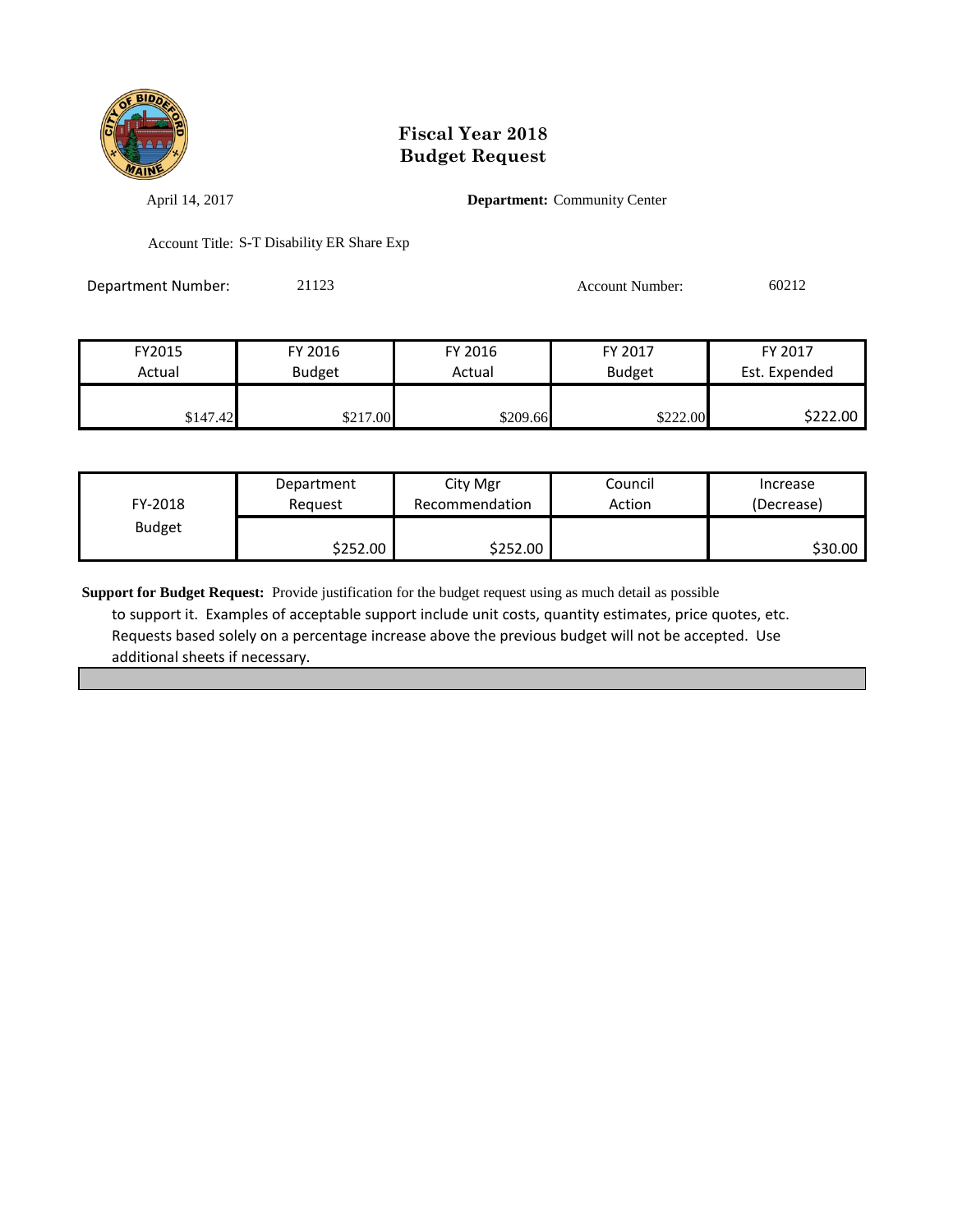

April 14, 2017 **Department:** Community Center

Account Title: L-T Disability ER Share Exp

| Department Number: | 21123 | <b>Account Number:</b> | 60213 |
|--------------------|-------|------------------------|-------|
|                    |       |                        |       |

| FY2015  | FY 2016       | FY 2016  | FY 2017       | FY 2017       |
|---------|---------------|----------|---------------|---------------|
| Actual  | <b>Budget</b> | Actual   | <b>Budget</b> | Est. Expended |
|         |               |          |               |               |
| \$35.26 | \$0.00        | \$131.18 | \$0.00        | \$152.00      |

| FY-2018       | Department | City Mgr       | Council | Increase   |
|---------------|------------|----------------|---------|------------|
|               | Reguest    | Recommendation | Action  | (Decrease) |
| <b>Budget</b> | \$134.18   | \$134.18       |         | \$134.18   |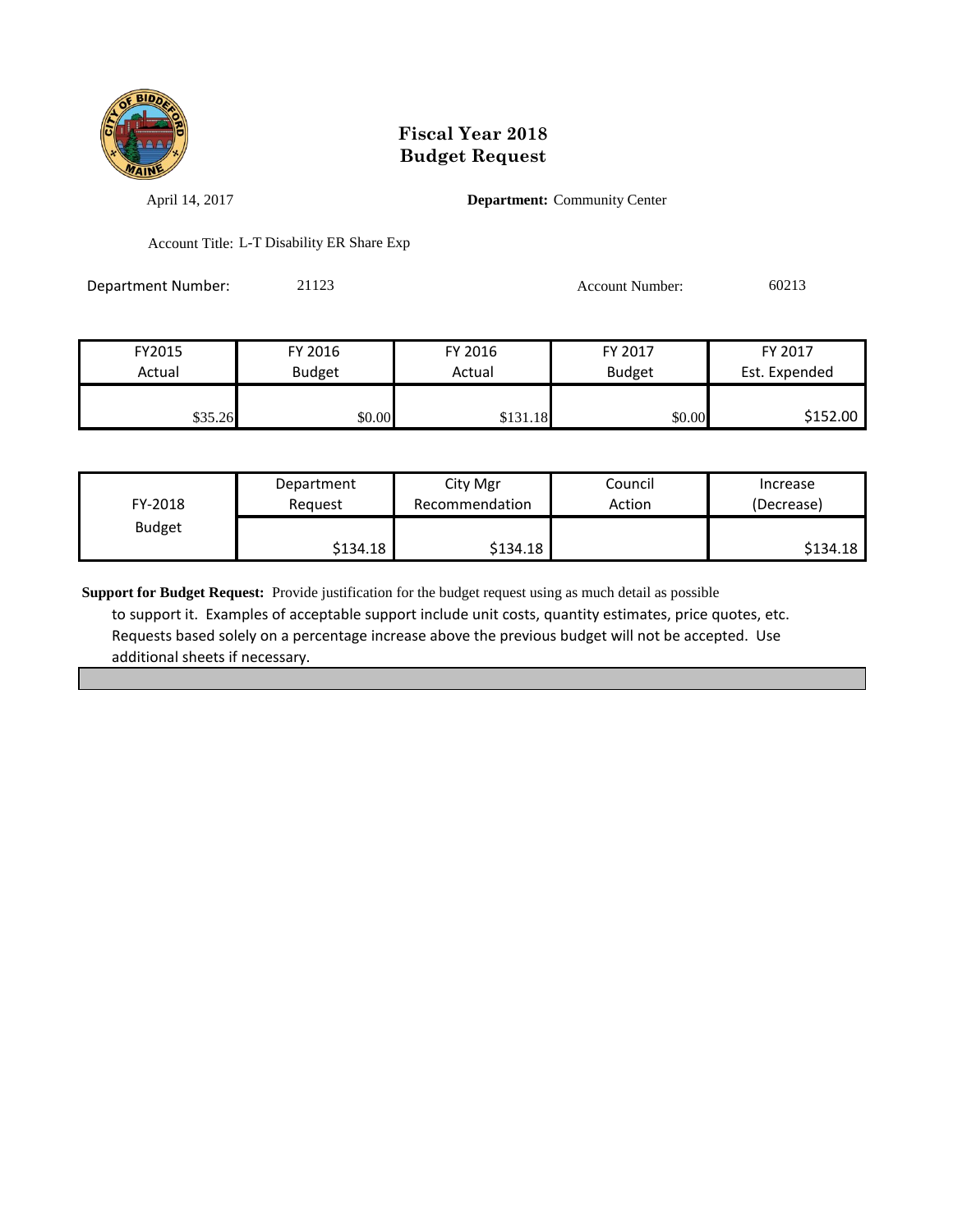

April 14, 2017 **Department:** Community Center

Account Title: Delta Dental ER Share

Department Number: 21123 Account Number: 60216

| FY2015 | FY 2016       | FY 2016 | FY 2017       | FY 2017       |
|--------|---------------|---------|---------------|---------------|
| Actual | <b>Budget</b> | Actual  | <b>Budget</b> | Est. Expended |
|        |               |         |               |               |
| \$0.00 | \$0.00        | \$0.00  | \$0.00        | \$0.00        |

| FY-2018       | Department | City Mgr       | Council | Increase   |
|---------------|------------|----------------|---------|------------|
|               | Reauest    | Recommendation | Action  | (Decrease) |
| <b>Budget</b> | \$0.00     | \$0.00         |         | \$0.00     |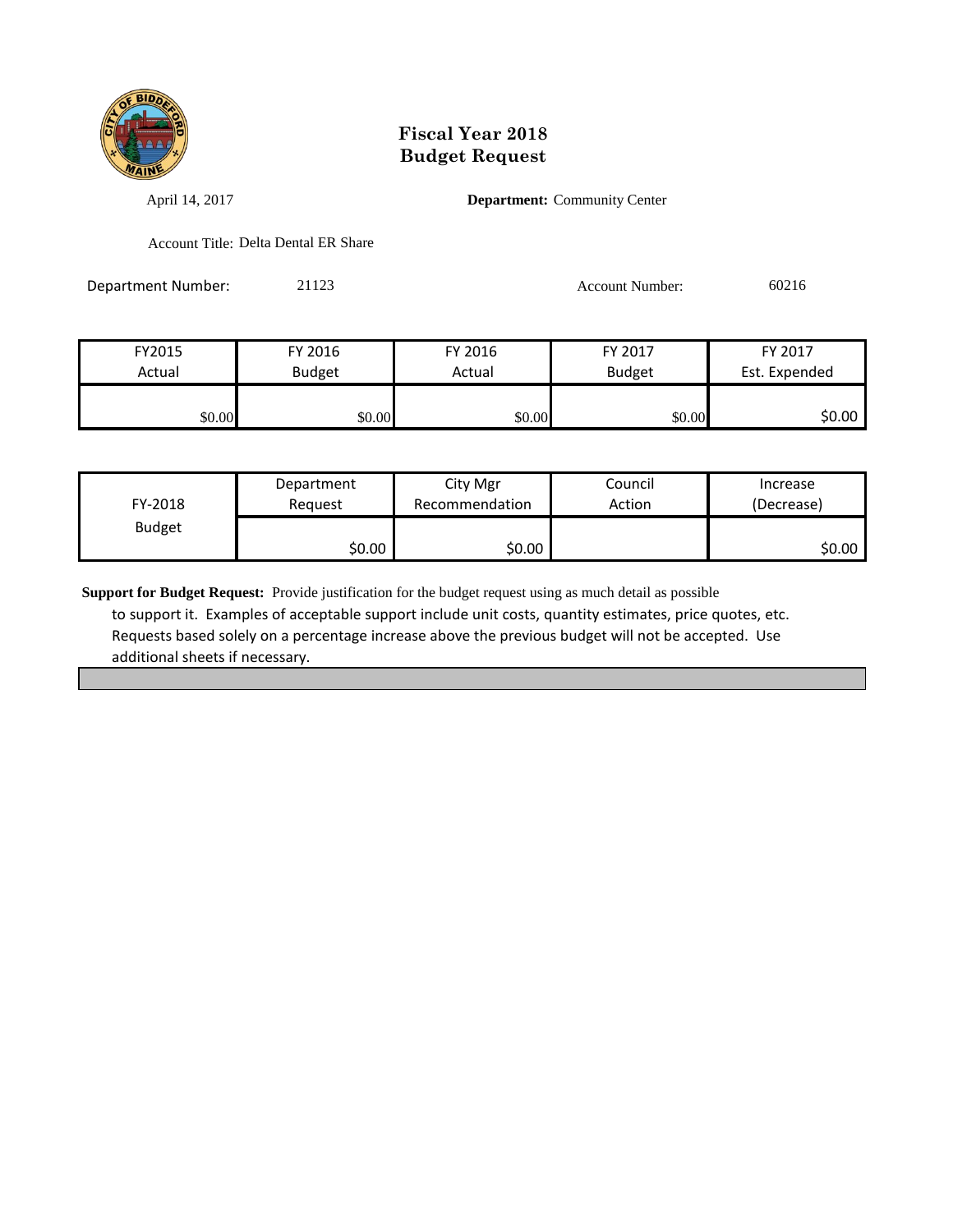

April 14, 2017 **Department:** Community Center

Account Title: RHSA Plan ER Share

Department Number: 21123 Account Number: 60217

| FY2015 | FY 2016       | FY 2016 | FY 2017       | FY 2017       |
|--------|---------------|---------|---------------|---------------|
| Actual | <b>Budget</b> | Actual  | <b>Budget</b> | Est. Expended |
|        |               |         |               |               |
| \$0.00 | \$0.00        | \$0.00  | \$780.00      | \$780.00      |

| FY-2018       | Department | City Mgr       | Council | Increase   |
|---------------|------------|----------------|---------|------------|
|               | Reauest    | Recommendation | Action  | (Decrease) |
| <b>Budget</b> | \$780.00   | \$780.00       |         | ا 50.00    |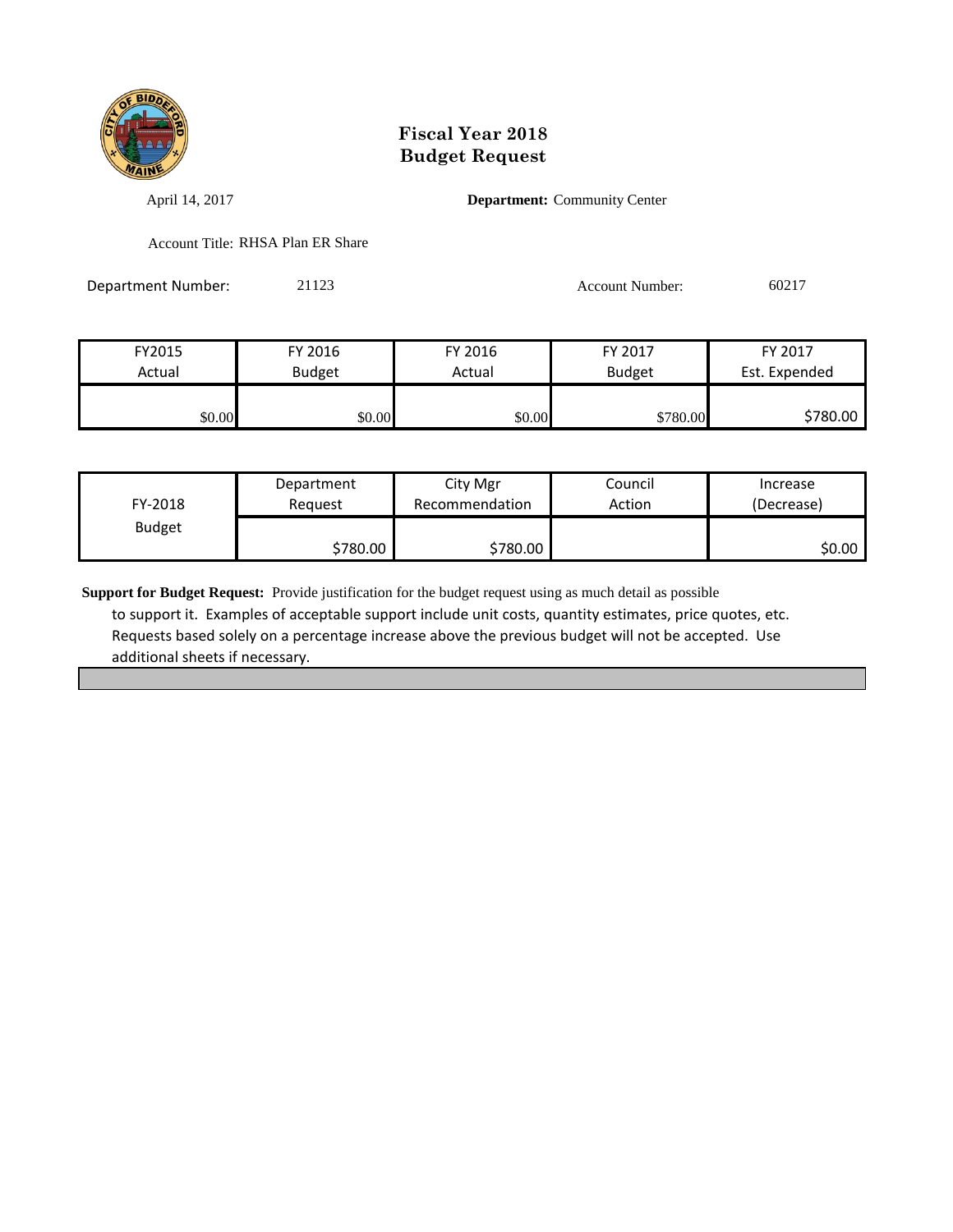

April 14, 2017 **Department:** Community Center

Account Title: Clothing/Uniforms Expense

Department Number: 21123 Account Number: 60230

| FY2015 | FY 2016       | FY 2016  | FY 2017       | FY 2017       |
|--------|---------------|----------|---------------|---------------|
| Actual | <b>Budget</b> | Actual   | <b>Budget</b> | Est. Expended |
|        |               |          |               |               |
| \$0.00 | \$300.00      | \$237.97 | \$450.00      | \$375.00      |

| FY-2018       | Department | City Mgr       | Council | Increase   |
|---------------|------------|----------------|---------|------------|
|               | Reguest    | Recommendation | Action  | (Decrease) |
| <b>Budget</b> | \$450.00 l | \$450.00       |         | \$0.00     |

**Support for Budget Request:** Provide justification for the budget request using as much detail as possible to support it. Examples of acceptable support include unit costs, quantity estimates, price quotes, etc. Requests based solely on a percentage increase above the previous budget will not be accepted. Use additional sheets if necessary.

Cost of uniforms for custodial staff and maintenance person.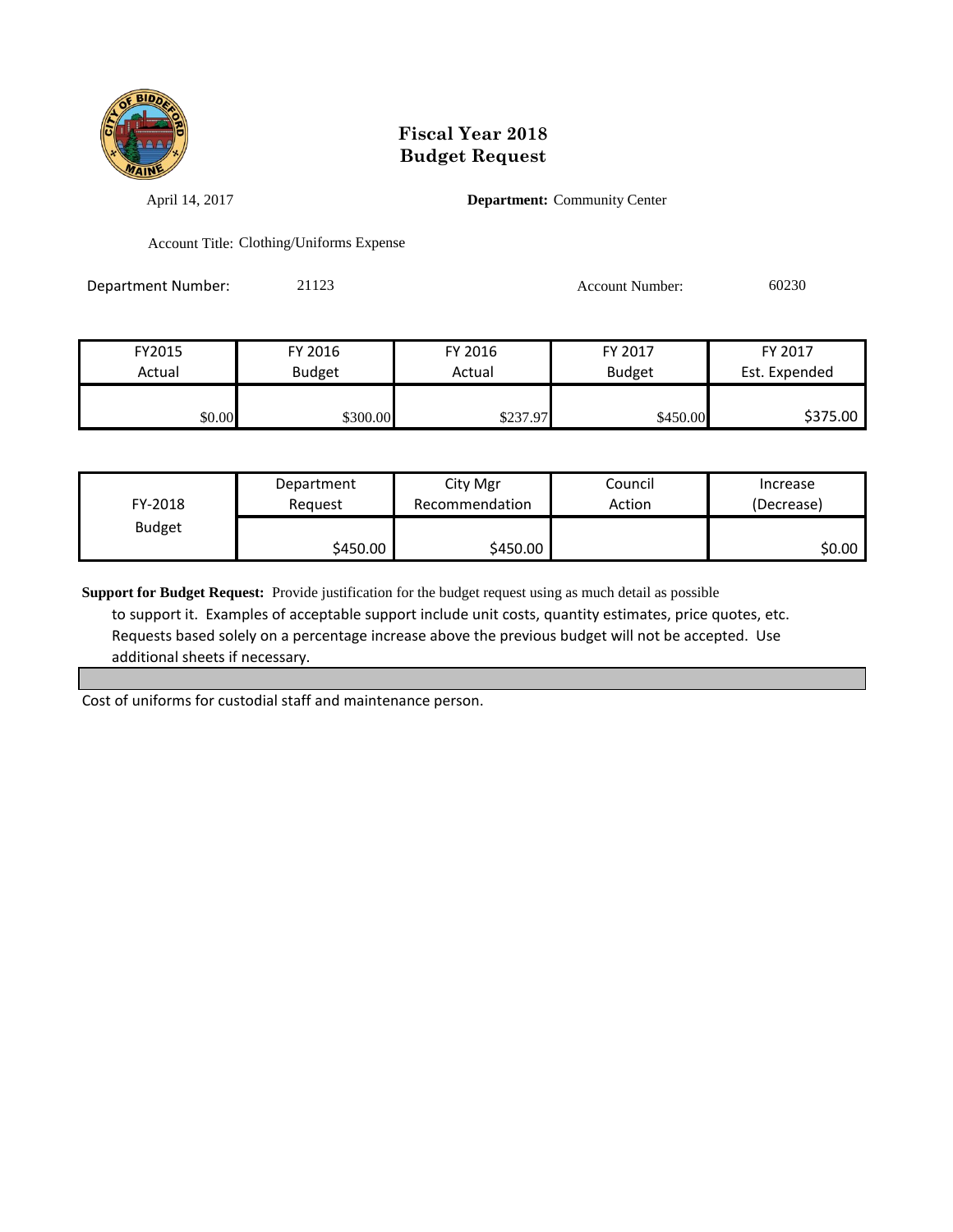

April 14, 2017 **Department:** Community Center

Account Title: Travel/Mileage Expense

Department Number: 21123 Account Number: 60252

| FY2015   | FY 2016       | FY 2016 | FY 2017       | FY 2017       |
|----------|---------------|---------|---------------|---------------|
| Actual   | <b>Budget</b> | Actual  | <b>Budget</b> | Est. Expended |
|          |               |         |               |               |
| \$180.30 | \$1,000.00    | \$0.00  | \$300.00      | \$200.00      |

| FY-2018       | Department | City Mgr       | Council | Increase   |
|---------------|------------|----------------|---------|------------|
|               | Reauest    | Recommendation | Action  | (Decrease) |
| <b>Budget</b> | \$300.00   | \$300.00       |         | \$0.00     |

**Support for Budget Request:** Provide justification for the budget request using as much detail as possible to support it. Examples of acceptable support include unit costs, quantity estimates, price quotes, etc. Requests based solely on a percentage increase above the previous budget will not be accepted. Use additional sheets if necessary.

Cost of maintenance person traveling between city buildings.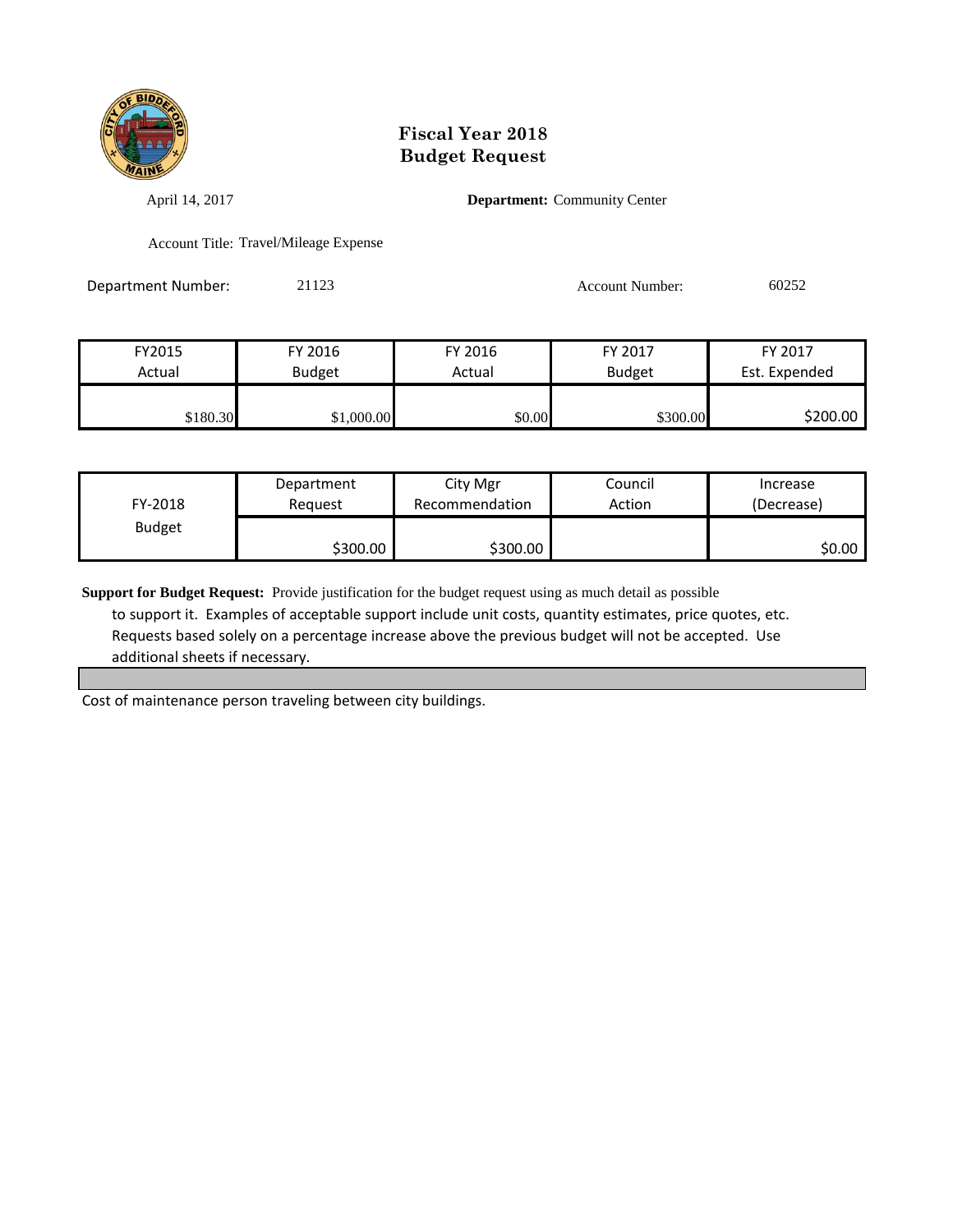

April 14, 2017 **Department:** Community Center

Account Title: Service Contracts Expense

Department Number: 21123 Account Number: 60310

| FY2015     | FY 2016    | FY 2016    | FY 2017       | FY 2017       |
|------------|------------|------------|---------------|---------------|
| Actual     | Budget     | Actual     | <b>Budget</b> | Est. Expended |
|            |            |            |               |               |
| \$4,766.36 | \$4,500.00 | \$5,142.62 | \$7,202.00    | \$7,202.00    |

| FY-2018       | Department | City Mgr       | Council | Increase   |
|---------------|------------|----------------|---------|------------|
|               | Reguest    | Recommendation | Action  | (Decrease) |
| <b>Budget</b> | \$8,451.00 | \$8,451.00     |         | \$1,249.00 |

| Desc                      | Unit | Rate             |               | Subtotal |          |
|---------------------------|------|------------------|---------------|----------|----------|
| Elevator service contract |      | $1\,$ \$         | $6,731.00$ \$ |          | 6,731.00 |
| Exterminator              |      | $12 \; \text{S}$ | $50.00$ \$    |          | 600.00   |
| Back flow water test      |      | $1\,$ \$         | 125.00%       |          | 125.00   |
| Fire alarm                |      | $1\,$ \$         | 570.00 \$     |          | 570.00   |
| Sprinkler test            |      | $1\,$ \$         | 425.00 \$     |          | 425.00   |
|                           |      | <b>Total</b>     |               |          | 8,451.00 |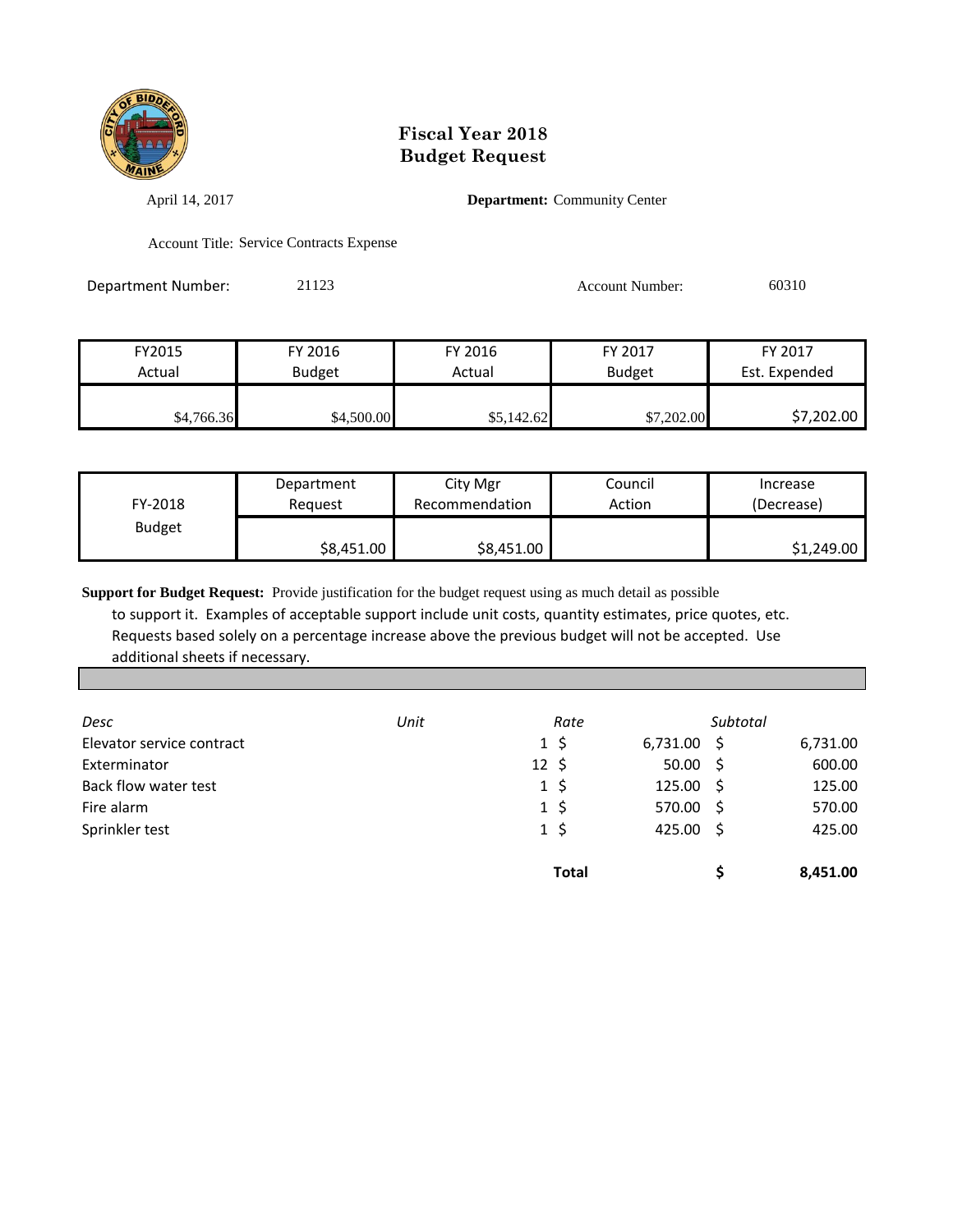

April 14, 2017 **Department:** Community Center

Account Title: Equipment Rent/Lease Exp

Department Number: 21123 200330 Account Number: 60330

| FY2015 | FY 2016       | FY 2016 | FY 2017       | FY 2017       |
|--------|---------------|---------|---------------|---------------|
| Actual | <b>Budget</b> | Actual  | <b>Budget</b> | Est. Expended |
|        |               |         |               |               |
| \$0.00 | \$0.00        | \$0.00  | \$0.00        | \$0.00        |

| FY-2018       | Department | City Mgr       | Council | Increase   |
|---------------|------------|----------------|---------|------------|
|               | Reauest    | Recommendation | Action  | (Decrease) |
| <b>Budget</b> | ا 50.00    | \$0.00         |         | \$0.00∣    |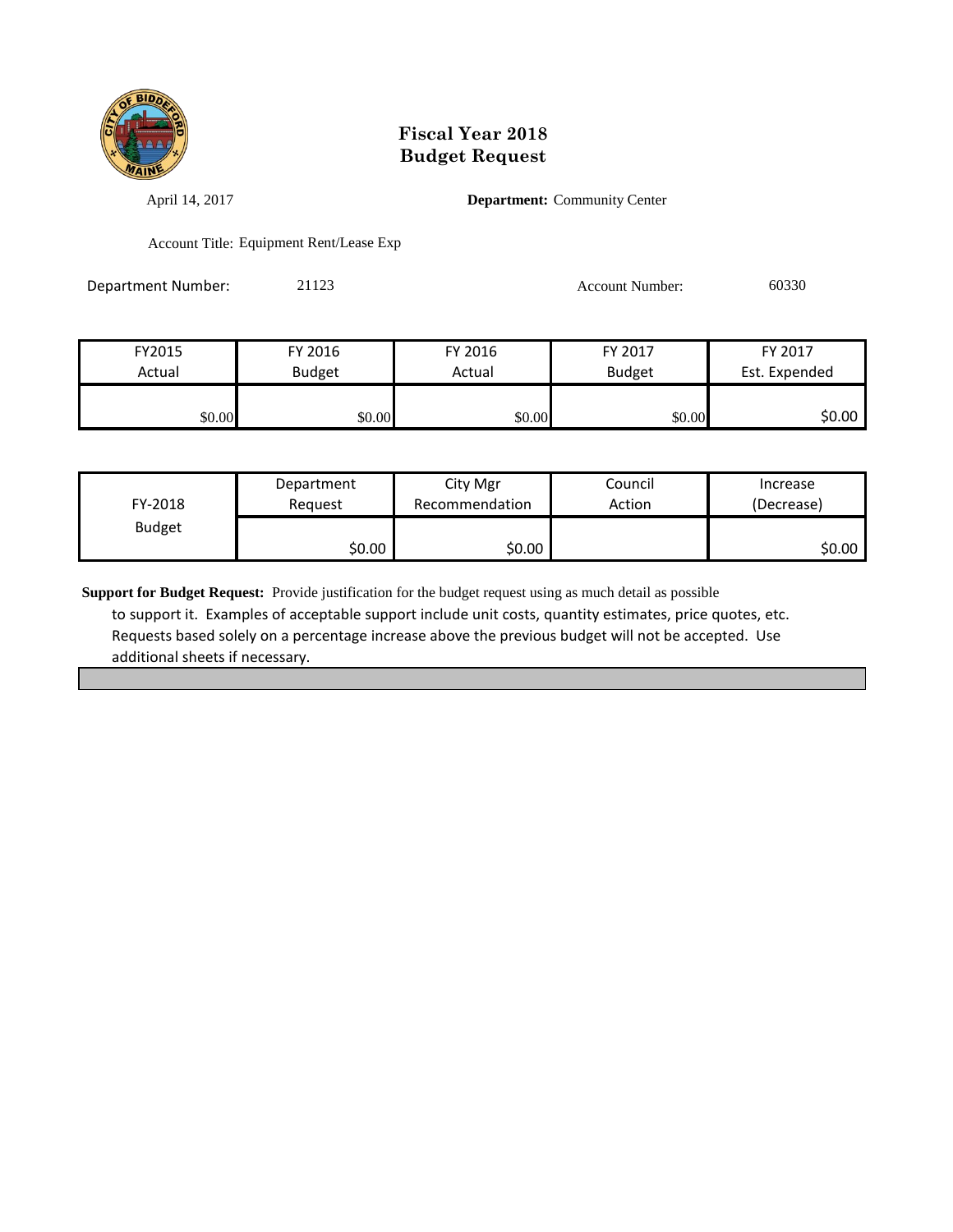

April 14, 2017 **Department:** Community Center

Account Title: Electricity Expense

Department Number: 21123 2000 2012 2012 Account Number: 60400

| FY2015      | FY 2016       | FY 2016     | FY 2017       | FY 2017       |
|-------------|---------------|-------------|---------------|---------------|
| Actual      | <b>Budget</b> | Actual      | <b>Budget</b> | Est. Expended |
|             |               |             |               |               |
| \$15,223.94 | \$20,000.00   | \$18,088.14 | \$17,500.00   | \$17,500.00   |

| FY-2018       | Department  | City Mgr       | Council | Increase   |
|---------------|-------------|----------------|---------|------------|
|               | Reauest     | Recommendation | Action  | (Decrease) |
| <b>Budget</b> | \$17,500.00 | \$17,500.00    |         | SO.OO I    |

**Support for Budget Request:** Provide justification for the budget request using as much detail as possible to support it. Examples of acceptable support include unit costs, quantity estimates, price quotes, etc. Requests based solely on a percentage increase above the previous budget will not be accepted. Use additional sheets if necessary.

Cost of electricty has gone down for the coming year but the cost of delivery has gone up. cost should stay the same.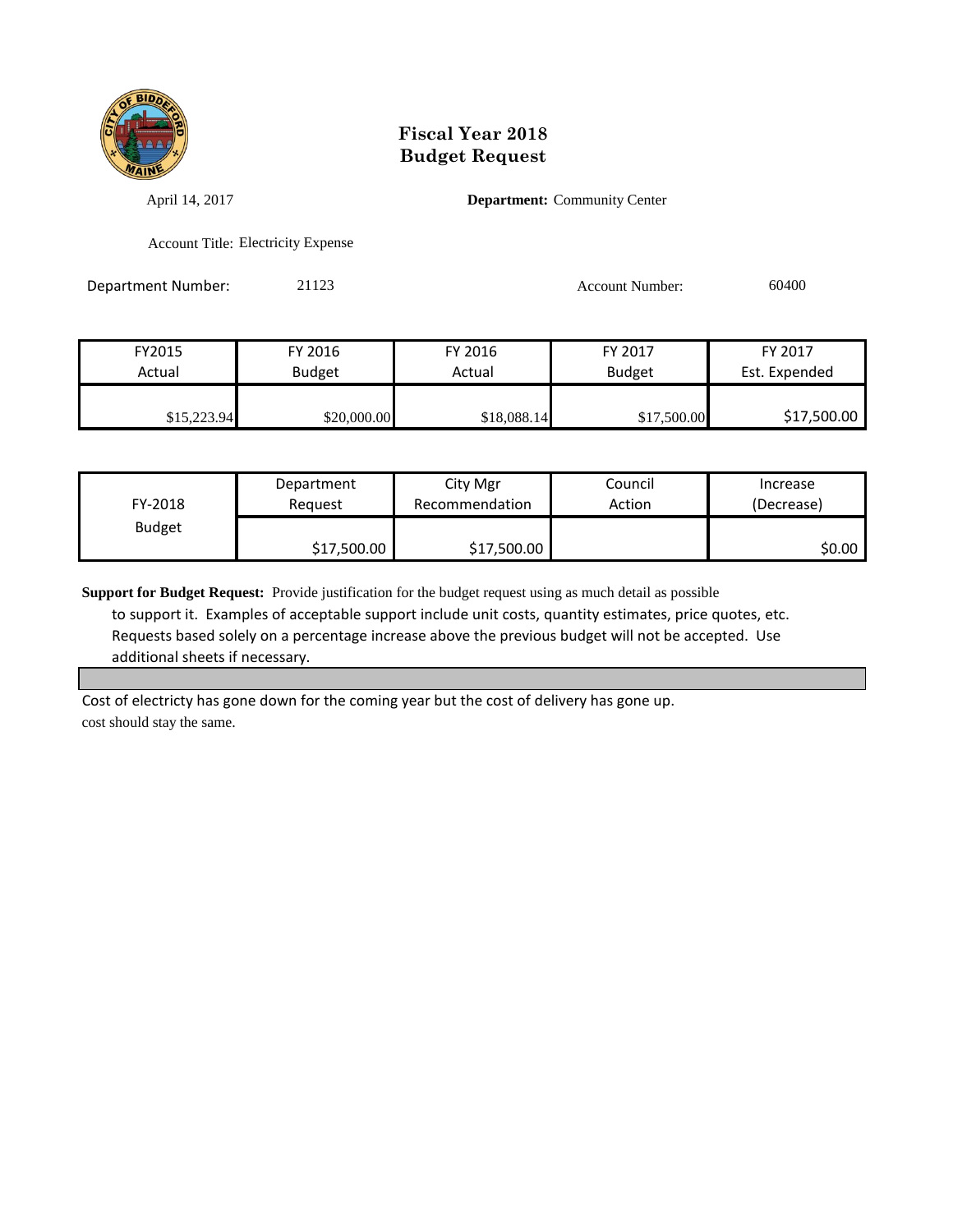

April 14, 2017 **Department:** Community Center

Account Title: Water Expense

Department Number: 21123 Account Number: 60401

| FY2015   | FY 2016       | FY 2016  | FY 2017       | FY 2017       |
|----------|---------------|----------|---------------|---------------|
| Actual   | <b>Budget</b> | Actual   | <b>Budget</b> | Est. Expended |
|          |               |          |               |               |
| \$422.01 | \$900.00      | \$590.19 | \$700.00      | \$1,134.00    |

| FY-2018       | Department | City Mgr       | Council | Increase   |
|---------------|------------|----------------|---------|------------|
|               | Reguest    | Recommendation | Action  | (Decrease) |
| <b>Budget</b> | \$840.00   | \$840.00       |         | \$140.00   |

**Support for Budget Request:** Provide justification for the budget request using as much detail as possible to support it. Examples of acceptable support include unit costs, quantity estimates, price quotes, etc. Requests based solely on a percentage increase above the previous budget will not be accepted. Use additional sheets if necessary.

Maine water has projected up to a 20% increase in water due to infracture upgrades.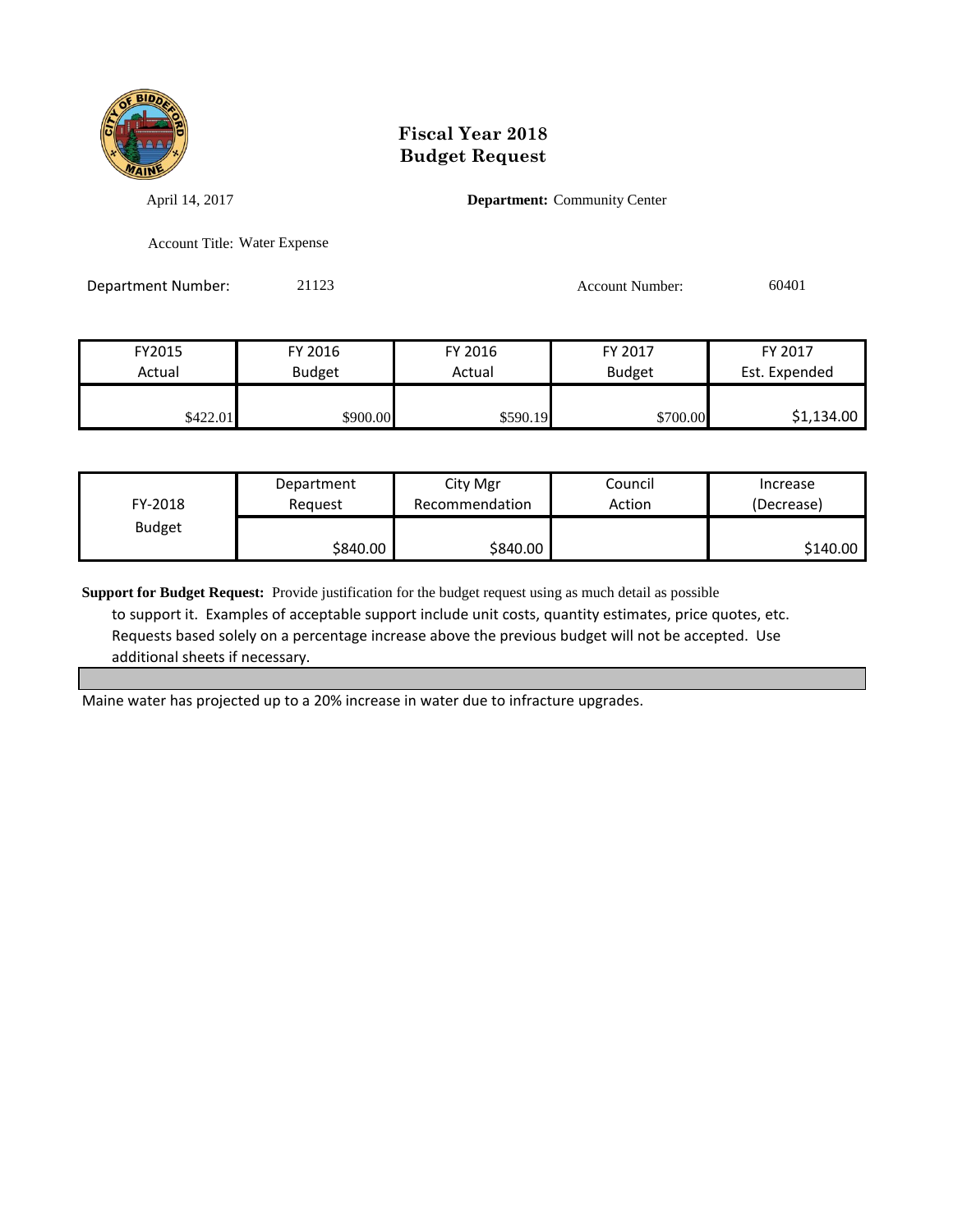

April 14, 2017 **Department:** Community Center

Account Title: Phone/Celular/Paging Exp

Department Number: 21123 Account Number: 60402

| FY2015     | FY 2016    | FY 2016    | FY 2017       | FY 2017       |
|------------|------------|------------|---------------|---------------|
| Actual     | Budget     | Actual     | <b>Budget</b> | Est. Expended |
|            |            |            |               |               |
| \$1,226.14 | \$2,000.00 | \$1,333.22 | \$1,300.00    | \$1,217.00    |

| FY-2018       | Department | City Mgr       | Council | Increase   |
|---------------|------------|----------------|---------|------------|
|               | Reauest    | Recommendation | Action  | (Decrease) |
| <b>Budget</b> | \$800.00   | \$750.00       |         | (\$550.00) |

**Support for Budget Request:** Provide justification for the budget request using as much detail as possible to support it. Examples of acceptable support include unit costs, quantity estimates, price quotes, etc. Requests based solely on a percentage increase above the previous budget will not be accepted. Use additional sheets if necessary.

Two cell phones at \$30.78 each per month.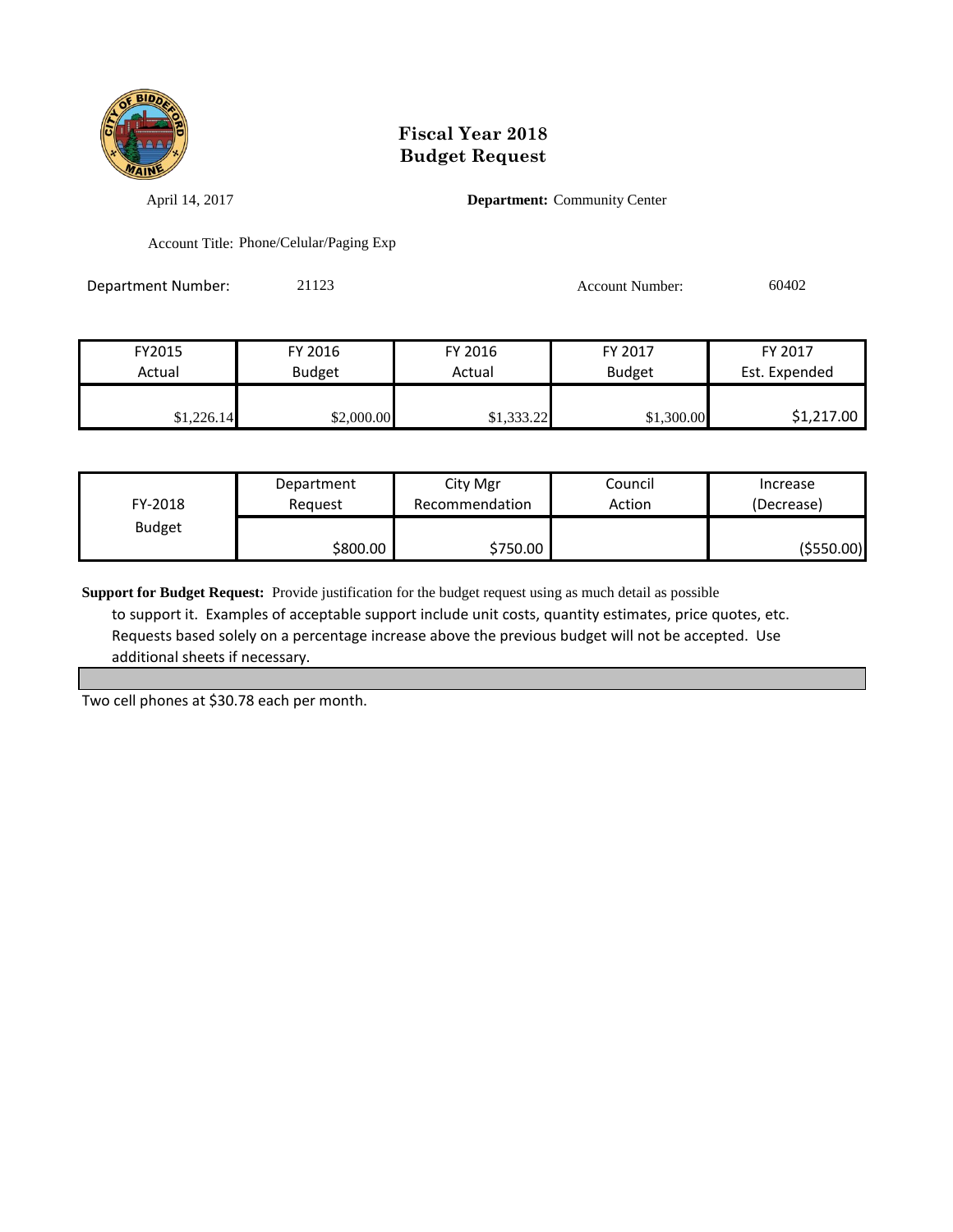

April 14, 2017 **Department:** Community Center

Account Title: Sewer User Fee Expense

Department Number: 21123 21123 Account Number: 60404

| FY2015     | FY 2016    | FY 2016    | FY 2017       | FY 2017       |
|------------|------------|------------|---------------|---------------|
| Actual     | Budget     | Actual     | <b>Budget</b> | Est. Expended |
|            |            |            |               |               |
| \$1,796.00 | \$2,000.00 | \$1,699.15 | \$2,000.00    | \$2,000.00    |

| FY-2018       | Department | City Mgr       | Council | Increase   |
|---------------|------------|----------------|---------|------------|
|               | Reauest    | Recommendation | Action  | (Decrease) |
| <b>Budget</b> | \$2,000.00 | \$2,000.00     |         | \$0.00     |

**Support for Budget Request:** Provide justification for the budget request using as much detail as possible to support it. Examples of acceptable support include unit costs, quantity estimates, price quotes, etc. Requests based solely on a percentage increase above the previous budget will not be accepted. Use additional sheets if necessary.

Sewer use fees are not expected to increase in the coming fiscal year.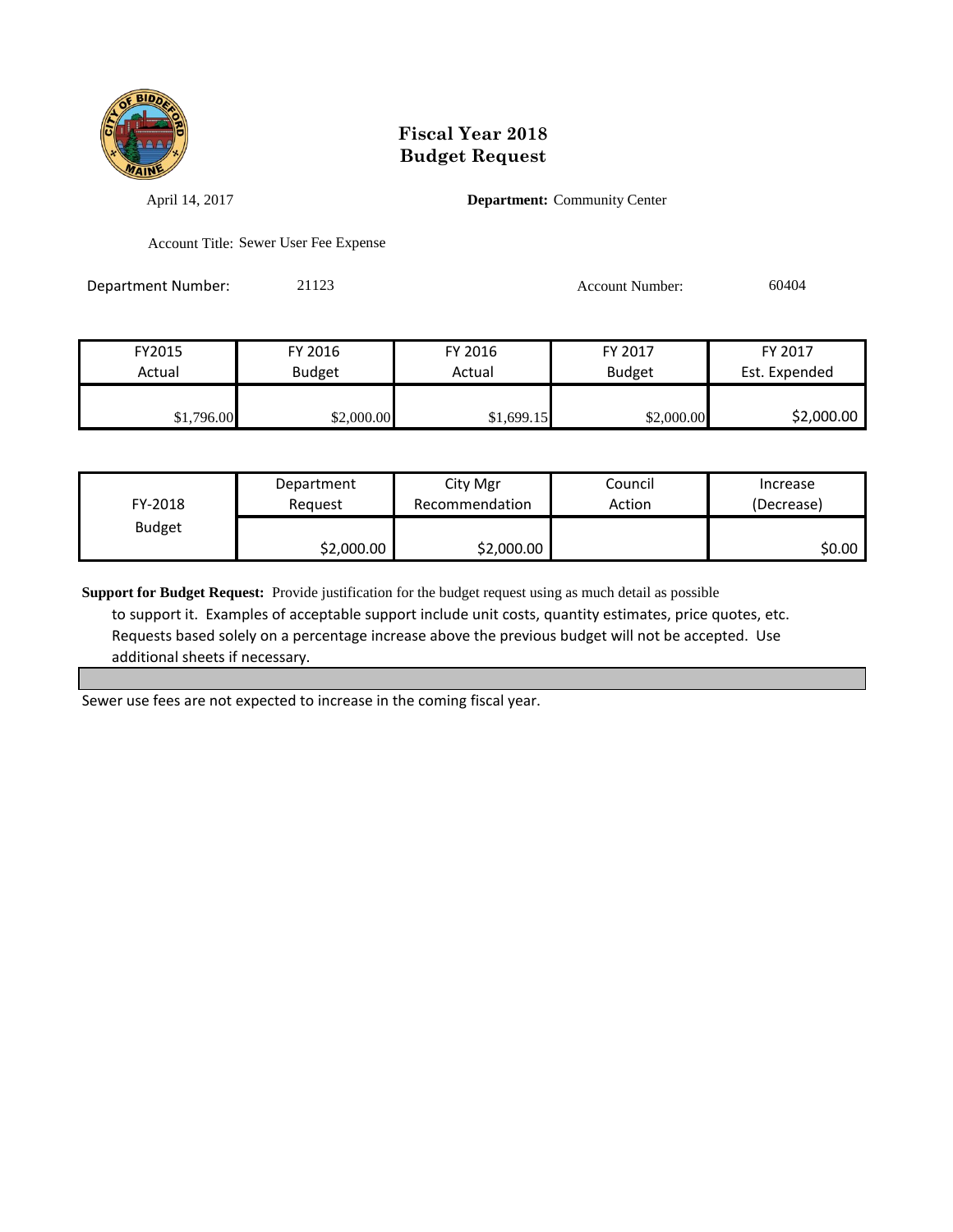

April 14, 2017 **Department:** Community Center

Account Title: Heating Fuel Expense

Department Number: 21123 21123 Account Number: 60405

| FY2015      | FY 2016       | FY 2016     | FY 2017       | FY 2017       |
|-------------|---------------|-------------|---------------|---------------|
| Actual      | <b>Budget</b> | Actual      | <b>Budget</b> | Est. Expended |
|             |               |             |               |               |
| \$67,059.48 | \$60,000.00   | \$42,765.02 | \$44,600.00   | \$44,600.00   |

| FY-2018       | Department  | City Mgr       | Council | Increase    |
|---------------|-------------|----------------|---------|-------------|
|               | Reauest     | Recommendation | Action  | (Decrease)  |
| <b>Budget</b> | \$39,400.00 | \$39,400.00    |         | (55,200.00) |

**Support for Budget Request:** Provide justification for the budget request using as much detail as possible to support it. Examples of acceptable support include unit costs, quantity estimates, price quotes, etc. Requests based solely on a percentage increase above the previous budget will not be accepted. Use additional sheets if necessary.

20,000 gallons of fuel oil at \$1.97 per gallon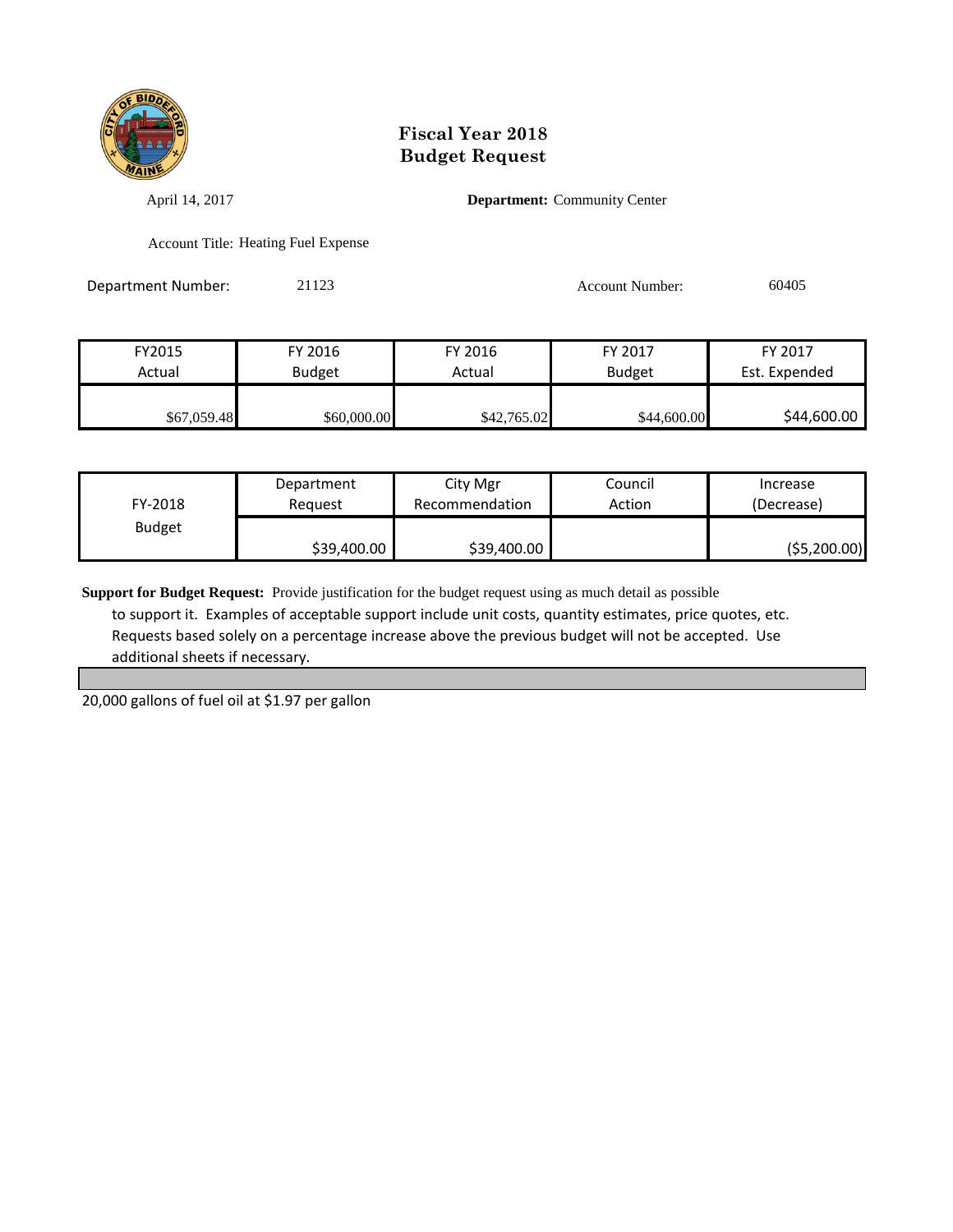

April 14, 2017 **Department:** Community Center

Account Title: Building Repair/Maint Exp

Department Number: 21123 Account Number: 60450

| FY2015      | FY 2016       | FY 2016     | FY 2017       | FY 2017       |
|-------------|---------------|-------------|---------------|---------------|
| Actual      | <b>Budget</b> | Actual      | <b>Budget</b> | Est. Expended |
|             |               |             |               |               |
| \$39,684.30 | \$45,000.00   | \$26,627.27 | \$47,735.00   | \$47,735.00   |

| FY-2018       | Department  | City Mgr       | Council | Increase      |
|---------------|-------------|----------------|---------|---------------|
|               | Reauest     | Recommendation | Action  | (Decrease)    |
| <b>Budget</b> | \$45,735.00 | \$43,750.00    |         | ( \$3,985.00) |

**Support for Budget Request:** Provide justification for the budget request using as much detail as possible

 to support it. Examples of acceptable support include unit costs, quantity estimates, price quotes, etc. Requests based solely on a percentage increase above the previous budget will not be accepted. Use additional sheets if necessary.

Roof Repairs to the flat section of the building \$12,000

Plumbung repairs \$1,500.00

Electrical Repairs \$2,500.00

Fire rated trash barrels (4 x \$210.00 ) \$840.00

Boiler Repairs \$3500.00

Interior paint and supply \$3,800

Masonary repairs clark Street side of the building (repair to lentals over windows to stop water infeltration) \$7,500.00

Water proof underside of exterior stair ways \$2,100.00

Replace VCT flooring in first floor bath rooms \$2,800.00

Replace carpeting at landing and stairs at Myrtle Street and Clark Street door ways \$5,500.00

Replace Lights in Gym with LED fixtures \$5,700.00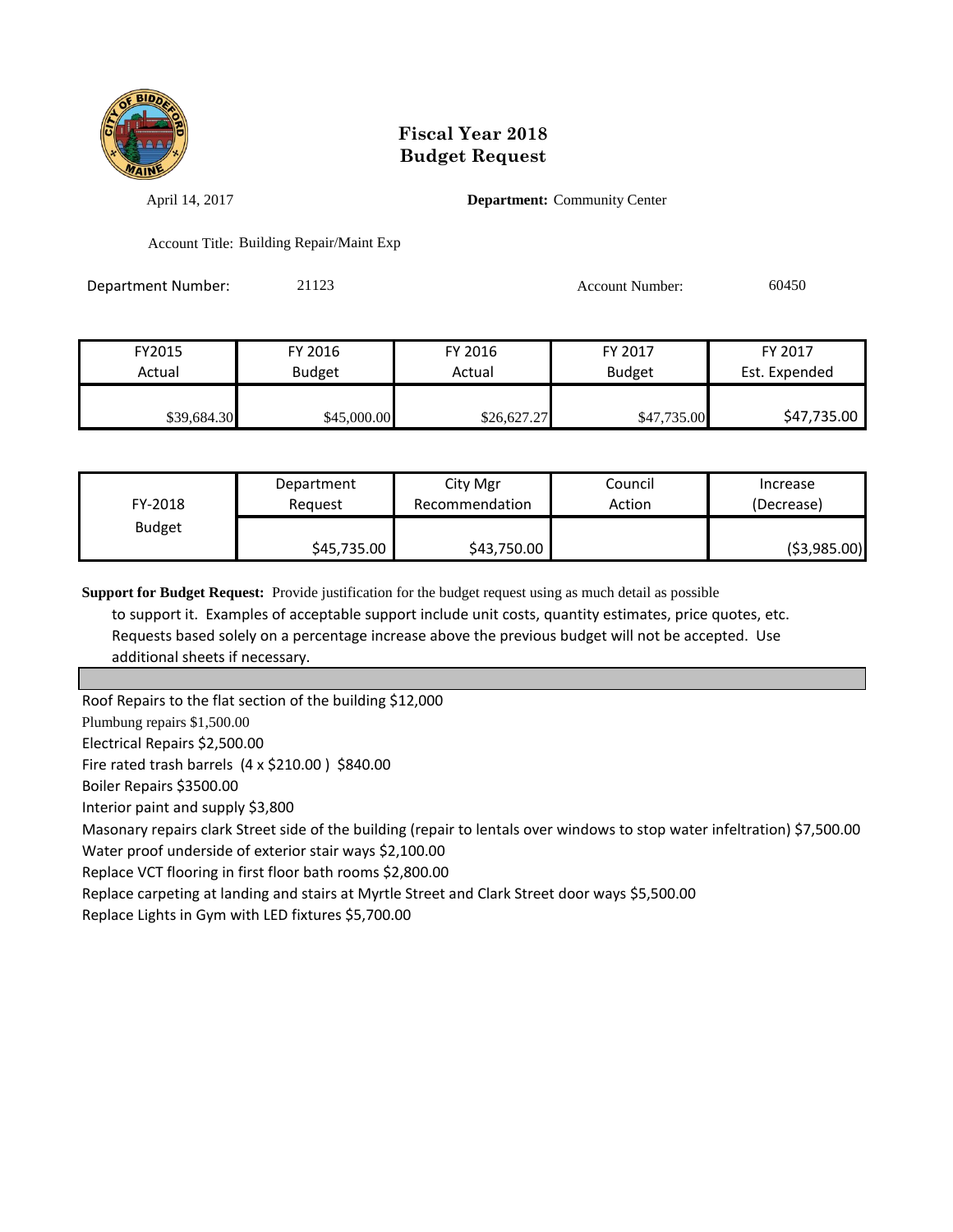

April 14, 2017 **Department:** Community Center

Account Title: Grounds Maint/Improve Exp

Department Number: 21123 21123 Account Number: 60454

| FY2015   | FY 2016       | FY 2016  | FY 2017       | FY 2017       |
|----------|---------------|----------|---------------|---------------|
| Actual   | <b>Budget</b> | Actual   | <b>Budget</b> | Est. Expended |
|          |               |          |               |               |
| \$926.61 | \$1,000.00    | \$695.00 | \$2,400.00    | \$2,400.00    |

| FY-2018       | Department | City Mgr       | Council | Increase   |
|---------------|------------|----------------|---------|------------|
|               | Reauest    | Recommendation | Action  | (Decrease) |
| <b>Budget</b> | \$3,050.00 | \$3,000.00     |         | \$600.00   |

**Support for Budget Request:** Provide justification for the budget request using as much detail as possible to support it. Examples of acceptable support include unit costs, quantity estimates, price quotes, etc. Requests based solely on a percentage increase above the previous budget will not be accepted. Use additional sheets if necessary.

Ice melt \$500.00 Playground Mulch \$500.00 Fence Repairs \$800.00 Pavement patch Myrtle St parking lot \$1000.00 Schrubs , plants \$250.00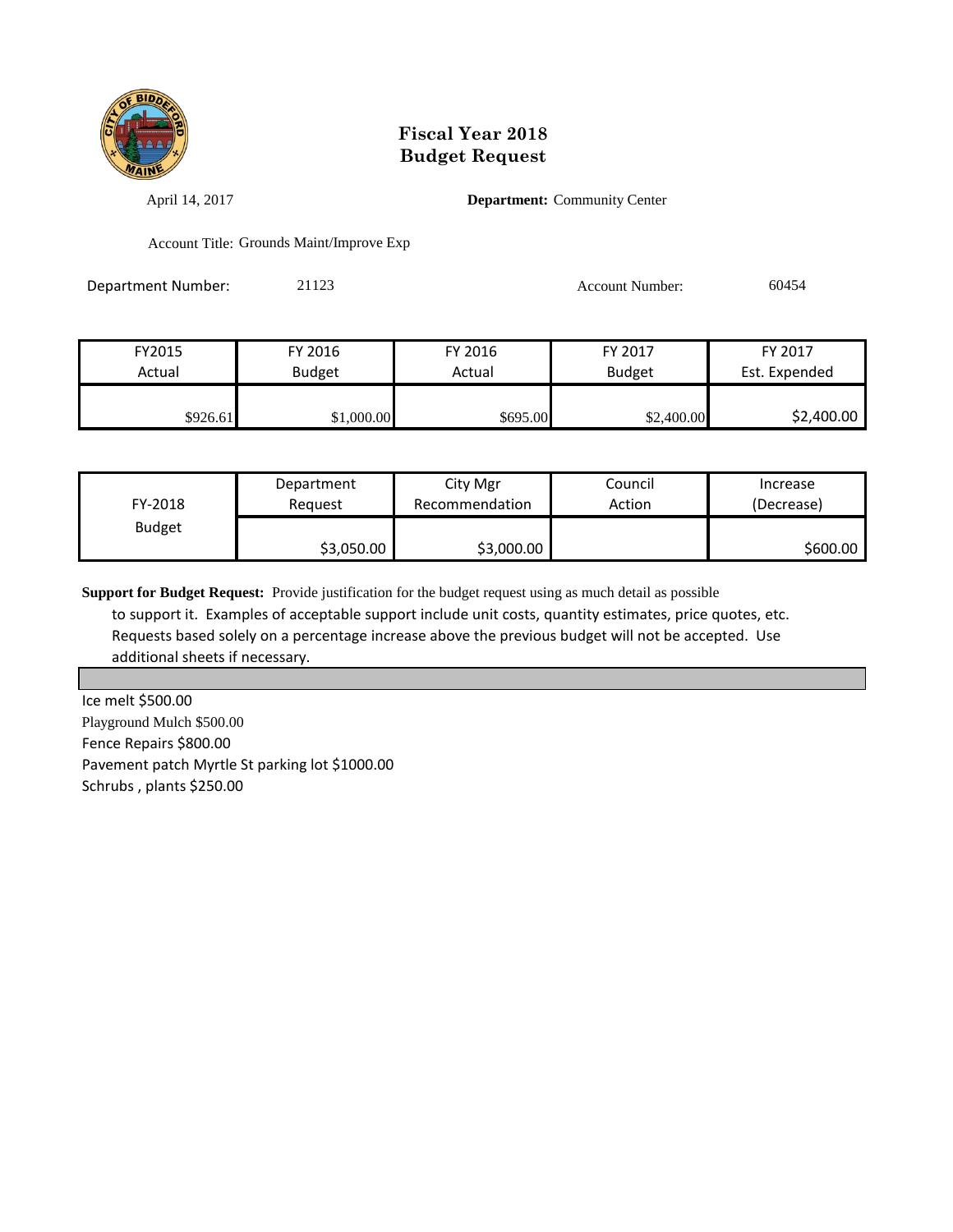

April 14, 2017 **Department:** Community Center

Account Title: Admin/Office Supp/Eqt Non-Cap

Department Number: 21123 Account Number: 60500

| FY2015 | FY 2016       | FY 2016  | FY 2017       | FY 2017       |
|--------|---------------|----------|---------------|---------------|
| Actual | <b>Budget</b> | Actual   | <b>Budget</b> | Est. Expended |
|        |               |          |               |               |
| \$0.00 | \$50.00       | \$173.28 | \$50.00       | \$146.00      |

| FY-2018       | Department | City Mgr       | Council | Increase   |
|---------------|------------|----------------|---------|------------|
|               | Reauest    | Recommendation | Action  | (Decrease) |
| <b>Budget</b> | \$50.00    | \$50.00        |         | \$0.00     |

**Support for Budget Request:** Provide justification for the budget request using as much detail as possible to support it. Examples of acceptable support include unit costs, quantity estimates, price quotes, etc. Requests based solely on a percentage increase above the previous budget will not be accepted. Use additional sheets if necessary.

Office supplies pens , paper, three ring binders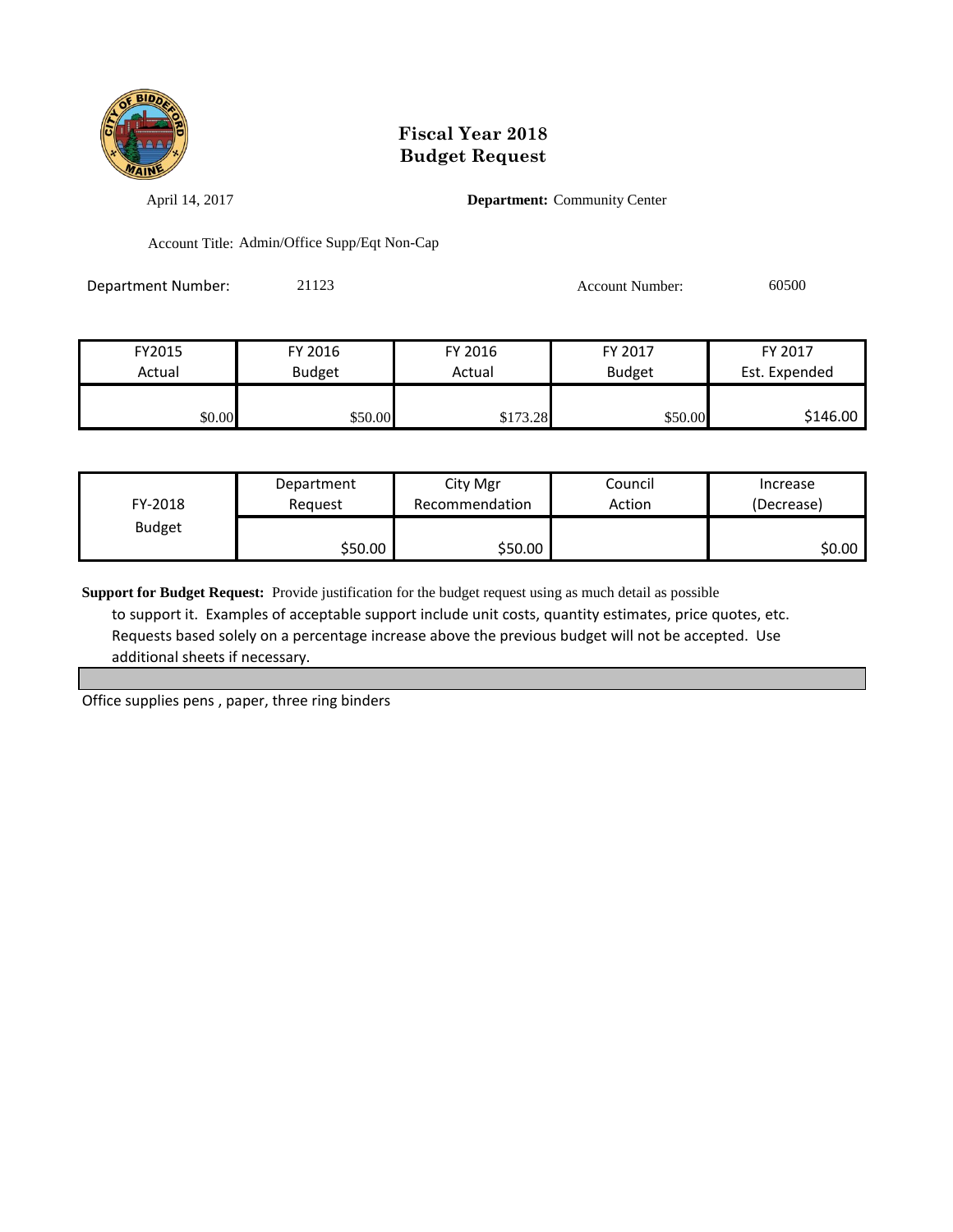

April 14, 2017 **Department:** Community Center

Account Title: Operating Supp/Eqt Non-Cap

Department Number: 21123 Account Number: 60501

| FY 2017       | FY 2017       | FY 2016    | FY 2016       | FY2015   |
|---------------|---------------|------------|---------------|----------|
| Est. Expended | <b>Budget</b> | Actual     | <b>Budget</b> | Actual   |
|               |               |            |               |          |
| \$1,084.00    | \$1,000.00    | \$4,227.49 | \$1,000.00    | \$466.24 |

| FY-2018       | Department | City Mgr       | Council | Increase   |
|---------------|------------|----------------|---------|------------|
|               | Reguest    | Recommendation | Action  | (Decrease) |
| <b>Budget</b> | \$1,000.00 | \$1,000.00     |         | \$0.00 I   |

**Support for Budget Request:** Provide justification for the budget request using as much detail as possible to support it. Examples of acceptable support include unit costs, quantity estimates, price quotes, etc. Requests based solely on a percentage increase above the previous budget will not be accepted. Use additional sheets if necessary.

Hand tools \$200.00 Assorted hardware and supplies \$500.00 Power drill \$125.00 shop supplies \$175.00